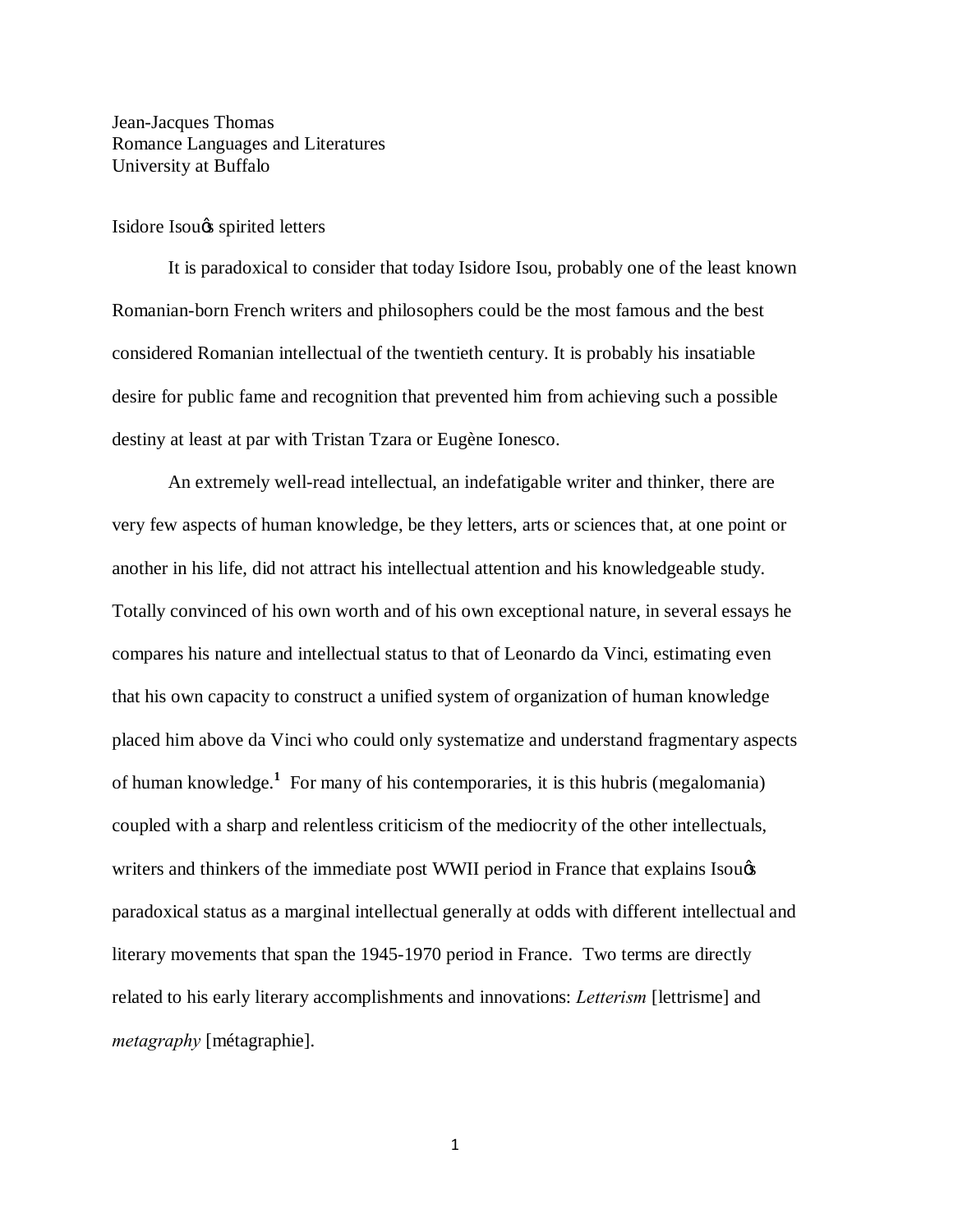Isou was born Ioan-Isidor Goldstein on January 31, 1925, into a Jewish family in Botosani, the main capital of the Botosani county of the current Bucovina region, the northeastern part of Romania, near the border with the Ukraine. As a city, Botosani was an important Jewish center as, according to the 1930 statistics, half the population of 32,000 was of the Jewish faith. Ioan-Isidor was the only son of an upper middle-class family which owned several grocery stores in town; he had an older and a younger sister. The complicated history of the Bucovina region during WWII and the fact that this was the Romanian geographic area in which the Jewish deportation was the most important during the dictatorship of Ion Antonescu (1940-1944), explains why little is known of the actual circumstances of the Goldstein family during the war years and it is only clear that Ioan-Isidor was able to study assiduously and to acquire an excellent education at school and with the help of independent tutors. Botosani, the largest center of trade of Moldavia, always had a rich international cultural life with a multitude of theaters, libraries and art centers. It is in this context that Ioan-Isidor was able to read Mallarmé, Baudelaire, Balzac, Flaubert and, under the guidance of an academic friend of the family, he acquired his first exposure to French theater, French novels and French poetry. As he narrated in the  $I$  introduction en forme de système autonome of *Fondements pour la transformation intégrale du théâtre*<sup>2</sup> Ioan-Isidor wrote and produced several plays while in high school. According to his recollections, he was working feverishly on a new major play when, in 1944, the police of the Antonescu regime became suspicious of his membership in the Zionist movement  $\delta$ Haschoner Hatzairö that was considered a cover for the underground young communist group. As it was believed that Ioan-Isidor was going to be questioned and eventually arrested, his family asked him to give all his papers to a neighbor in case a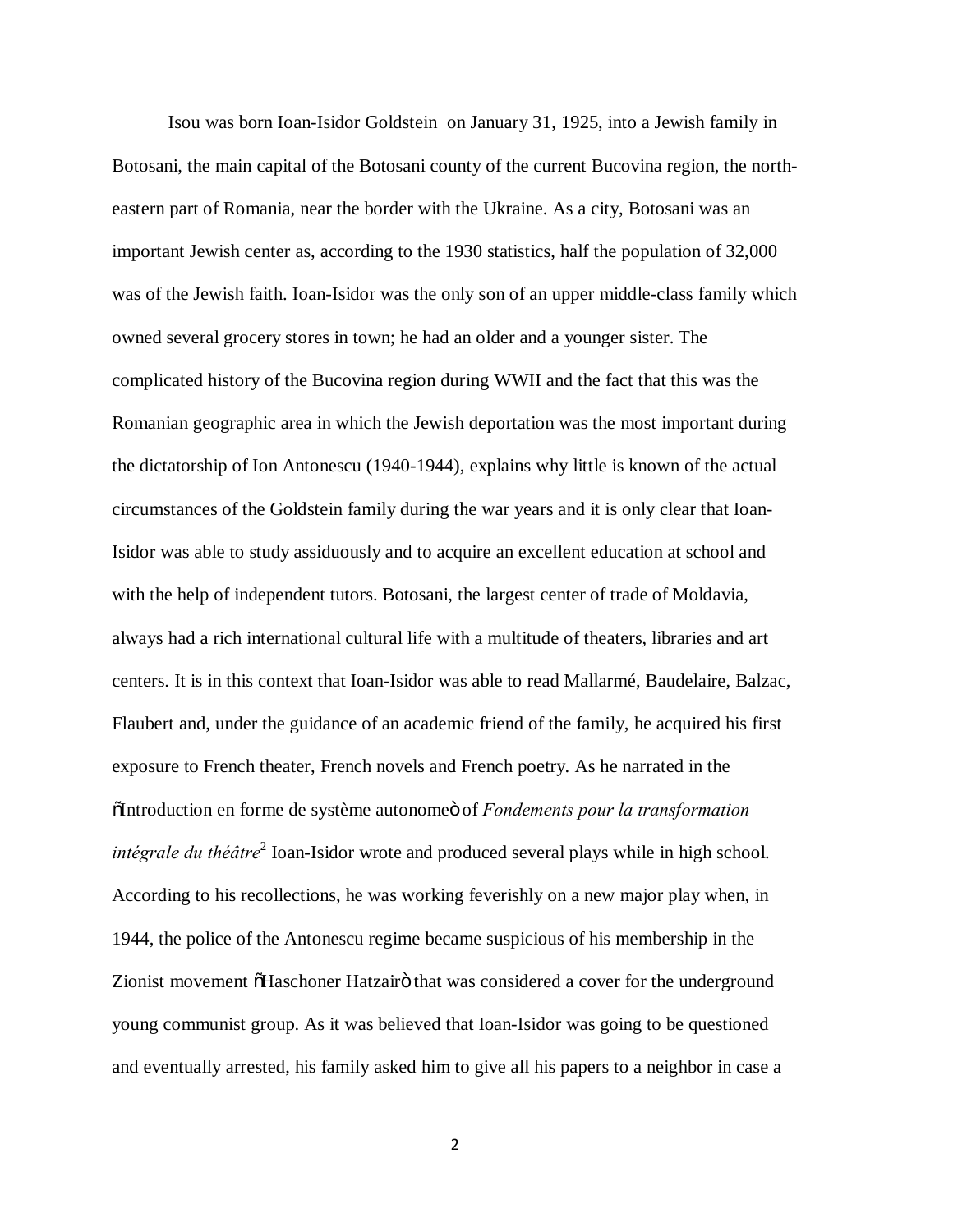few of his notes would contain suspicious political writings. Ioan-Isidor<sub>of</sub> mother, however, asked the neighbor to discretely simply destroy the papers. At the end of the episode, Ioan-Isidor broke violently with his family because of the destruction of his work and, according to his memoirs, became the leader of the Zionist group right after King Michel's coup on August 23, 1944, that put an end to the Antonescu $\alpha$  dictatorship and hastened the entry of the Red Army into Romania. Because by then the victory of the Allied Forces was a certainty, Ioan-Isidor, by personal ambition, in order to be able to come to France, became a member of the  $\delta$ Young Communists. $\ddot{o}$  Through his relationship with the members of the then still illegal Romanian Communist Party, at the end of 1944 he met with trul Her Moscovici (Serge Moscovici) who would also later immigrate to France and become a famed French social psychologist and director of the European Laboratory of Social Psychology. Together they founded an artistic and literary review *Da* which was almost immediately censored by the police of King Michael the west soviet regime. Ioan-Isidor was able to immigrate to France during the summer of 1945 at age twenty through an international Zionist organization. By then he had collected a large number of papers and documents and, after publishing in 1946 a text entitled  $\delta$ Appendice à la dictature lettriste » in which his newly (1942) coined term  $\tilde{o}$ Letterism $\tilde{o}$  appears, through his Zionist network he was able to meet with Jean Paulhan who by then had returned to Gallimard as the head of the *Nouvelle Revue Française*, a position of intellectual preeminence that he had left in 1940 at the beginning of WWII. It was nevertheless not with a book on theater that Ioan-Isidor started his French career in 1947 but with a book on poetry: *Introduction à une nouvelle poésie et à une nouvelle musique*, a collection of notes dated February 1941- March 1944. From then on he designated himself as a *Letterist* [lettriste] and created a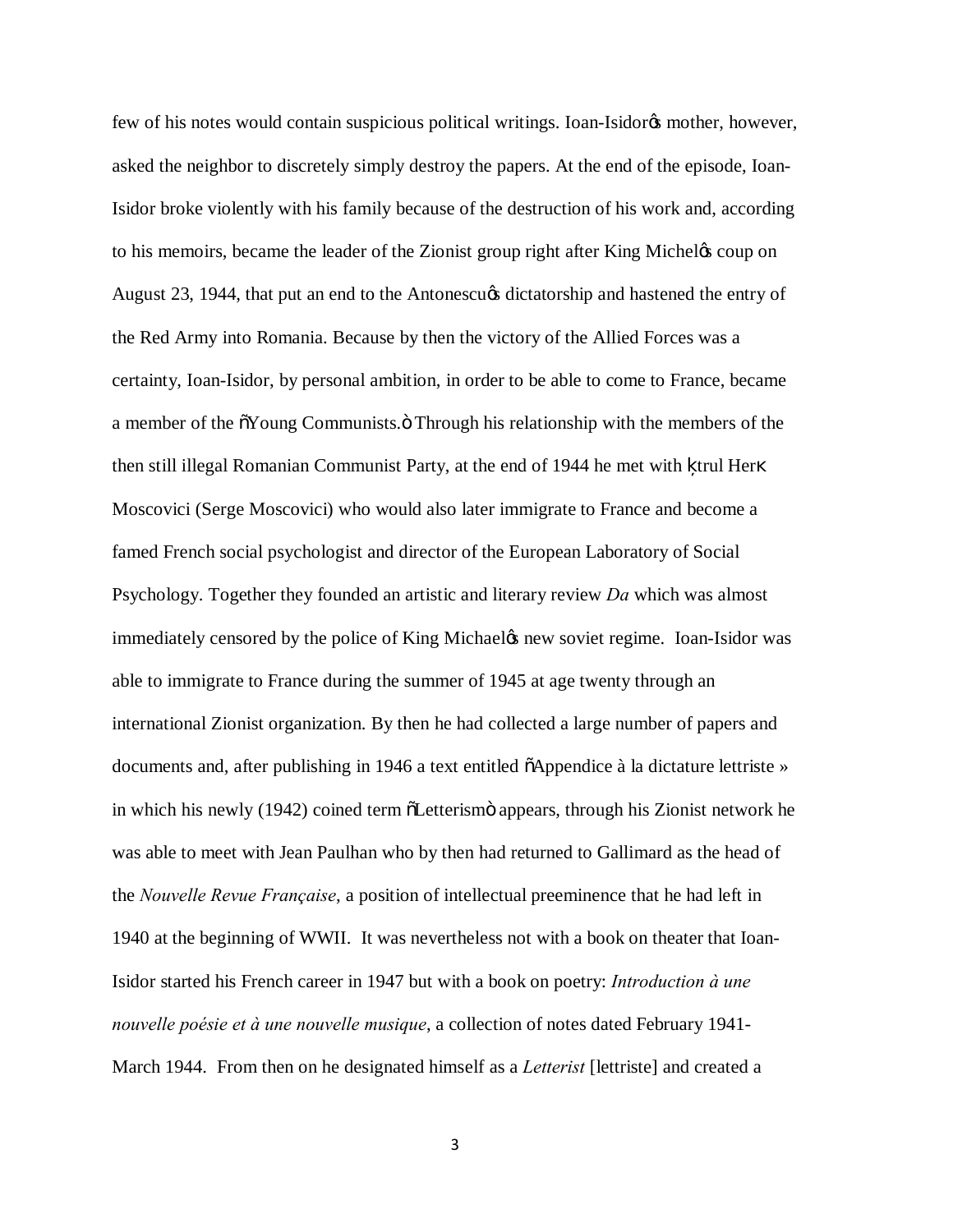literary movement around this poetic scheme of sound poems based on a rhythmic and tonic system of combined phonemes represented by a transcription of Letterist graphics.

For this first Parisian publication Ioan-Isidor had already adopted his newly French naturalized literary pseudonym: Isidore Isou. While during his later years he would reinstall Ioan as  $\delta$ Ieano and sign as *Jean Isidore Isou*, at this early stage of his French career he only kept Isidore as a reference, in the French literary field, to the by then still not yet well known writer Isidore Ducasse, who, under the *nom de plume*, Comte de Lautréamont, was the author of the sulfurous *Les Chants de Maldoror* and who, prior to WWII, had been idolized by the Surrealist group.

Beyond the elementary idea that there was a need, in the immediate post WWII world, to tone down the Jewish affiliation of the name, Goldstein, there is no direct explanation for the choice of the pseudonym  $\delta$ Isou. $\delta$  There is a constellation of connotations that all point to the same attachment to the idea of centrality or preeminence.  $\delta$ Iso- $\ddot{o}$  designates the first element and through its Greek etymology it refers to a broad concept of equilibrium, equality and similarity, all classical qualities related to a vision or order (of the world, of a hierarchy, etc.). The name may also have been chosen because, through its Hebraic associations, it refers to a mystic paradigm of Biblical rulers or prophets. The explanation is not too farfetched for a reader familiar with Isou's constant proclamation of self-worth and affirmation of the exceptional quality of his creative powers: « Isidore Isou, with his mastery of the method of discovery, was becoming the master of novators, and my system should have gained authority over all other forms of authority, as a never before seen agency of control and domination, justifying the reorganization of all rules of causes and effects.<sup>33</sup> In chapter II of the *La Créatique ou la*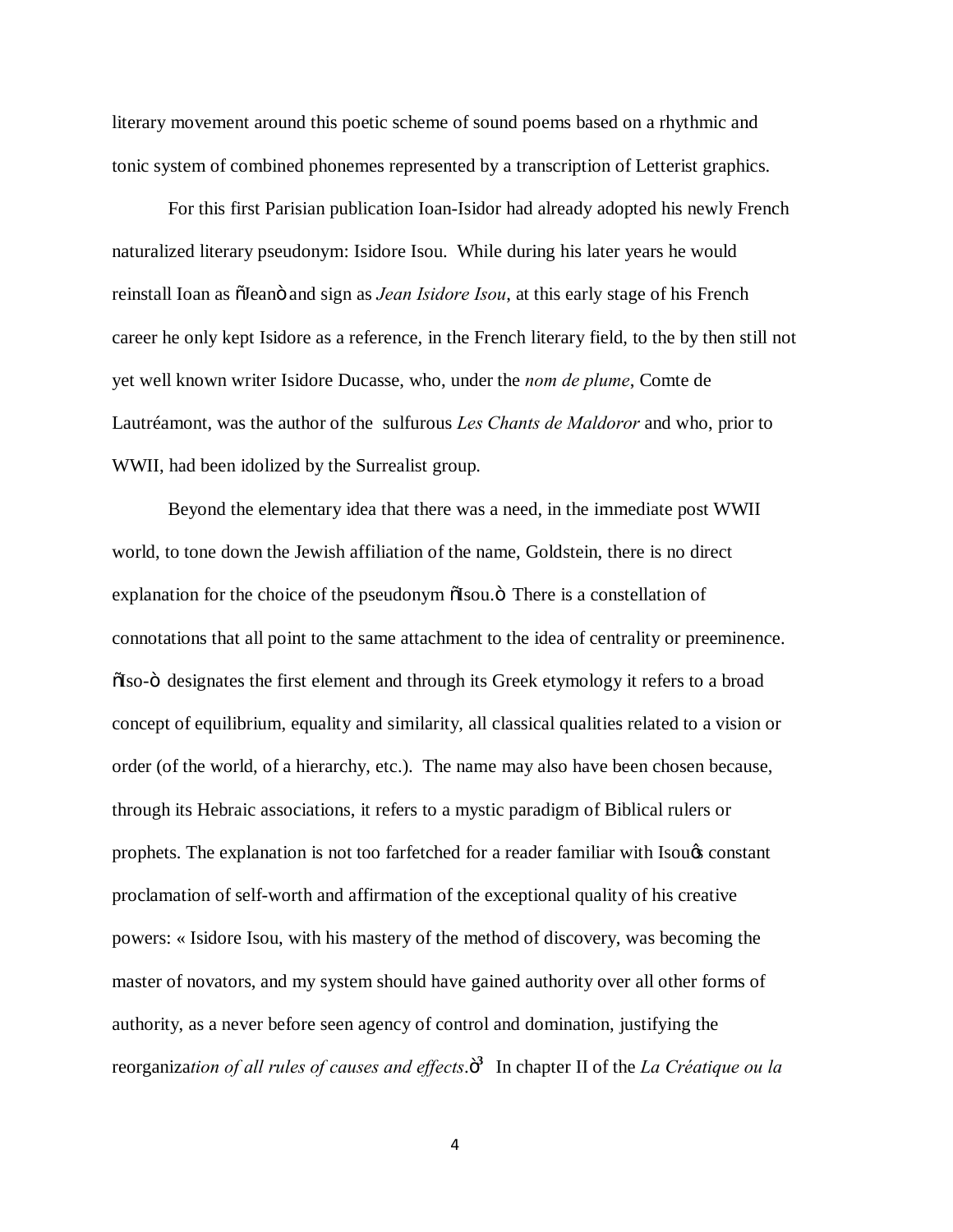*novatique* devoted to a study of hyper-theology, Isou, often speaking of himself in the third person, elevates himself and his demiurgic work onto a mystic level: « Isou believes that his writings will bring forth the reality of a felicitous world; they will transform the world into a state of ultimate happiness. They will reveal the meaning of the reigning Jew. They will help the realization of the Judaic messianic word. If Isou believes himself to be the Messiah, it is because in his Name by his work he will bring about in the human order the values that necessitate the third and last apparition. The most fundamental change in human prospective will lead to that universal divinity. $\ddot{o}^4$  This prophetic and pathetic rhetoric through which Isou elevates his literary pseudonym to a mystic and Biblical level was already present in the fiction of his first *hyper-graphic* novel published in 1950 entitled *Les Journaux des Dieux.***<sup>5</sup>** The book is, in fact, a rewriting of the Bible by Isou and, while the original structure of the Old Testament is respected, the story is an epic chronicle, often burlesque, or trivial, or critical, of events that affected Isou $\alpha$  life or Paris literary life in these years. The word  $\ddot{\rm o}$  journal  $\ddot{\rm o}$  (newspaper) plays on the ambiguity, being at the same time a  $\delta$ diary $\delta$  (a daily biography) as well as a daily paper, on the tabloid side, including nudity and sexuality. Nevertheless, the mystical dimension of the main characters is respected. In chapter 13 (13?), entitled  $\delta$ La postérité de Terocho [ The posterity of Thare ] one can find an actual picture of Isou in the hyper-graphic text and he becomes himself part of a holy divine trinity: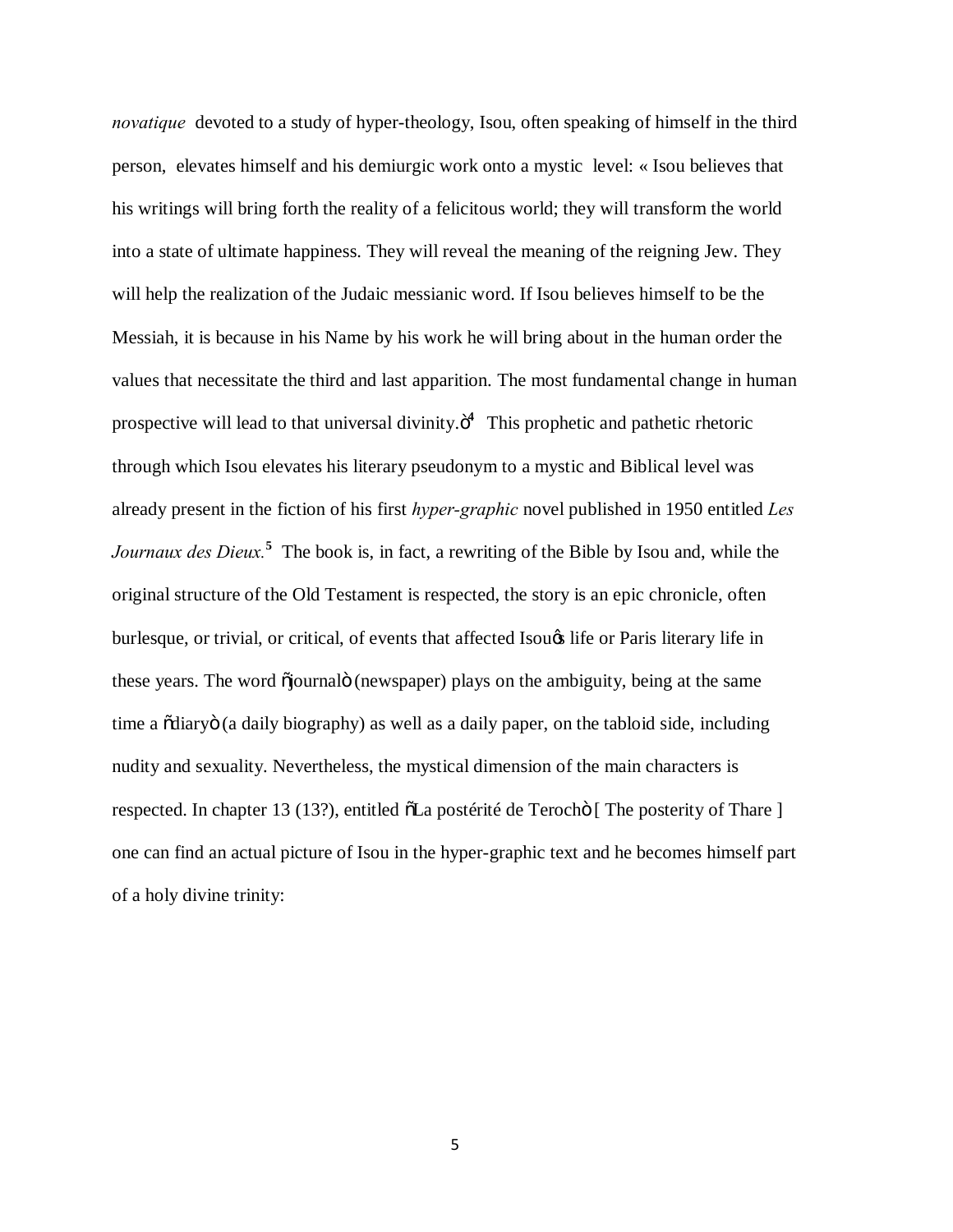

If one remembers that Romania takes its name from the strong historical attachment to the Roman Empire and to the Latin language, it is philologically elementary to see the paradigm that unites the name  $\tilde{o}$ Iesus $\tilde{o}$  to  $\tilde{o}$ Isou. $\tilde{o}$  In addition, Isou being a Letterist and thus using phonemes as the materials for his sound poetry, the connection between the two names Jesus and Isou must have been easy to decipher. Since the Latin alphabet does not have the letter  $\tilde{d}\tilde{d}$ , it always appears under the form  $\tilde{d}\tilde{d}$ ; the sound [y] that exists in French and other contemporary languages, did not exist in Latin since it is a remnant of the Celtic linguistic sub-stratum, thus the letter  $\tilde{\text{ou}}$  would have been pronounced [u] so as to give the compound phonemic unit [izu] (Isou). While this is just an hypothesis, the presence in many parts of Isou $\&$  writing of an explicit mantic dimension attached to the name is, in my view, a clear indication of the mystagogic dimension that Isou wanted to give to his writing project. His writings are Holy Scriptures in the order of human knowledge; it is no leisurely activity. Writing has a purpose and a serious social and spiritual mission. In an interview with Roland Sabatier in 1999<sup>6</sup> Isou confides that  $\tilde{\text{S}}$ Isouö was the (nick)name that his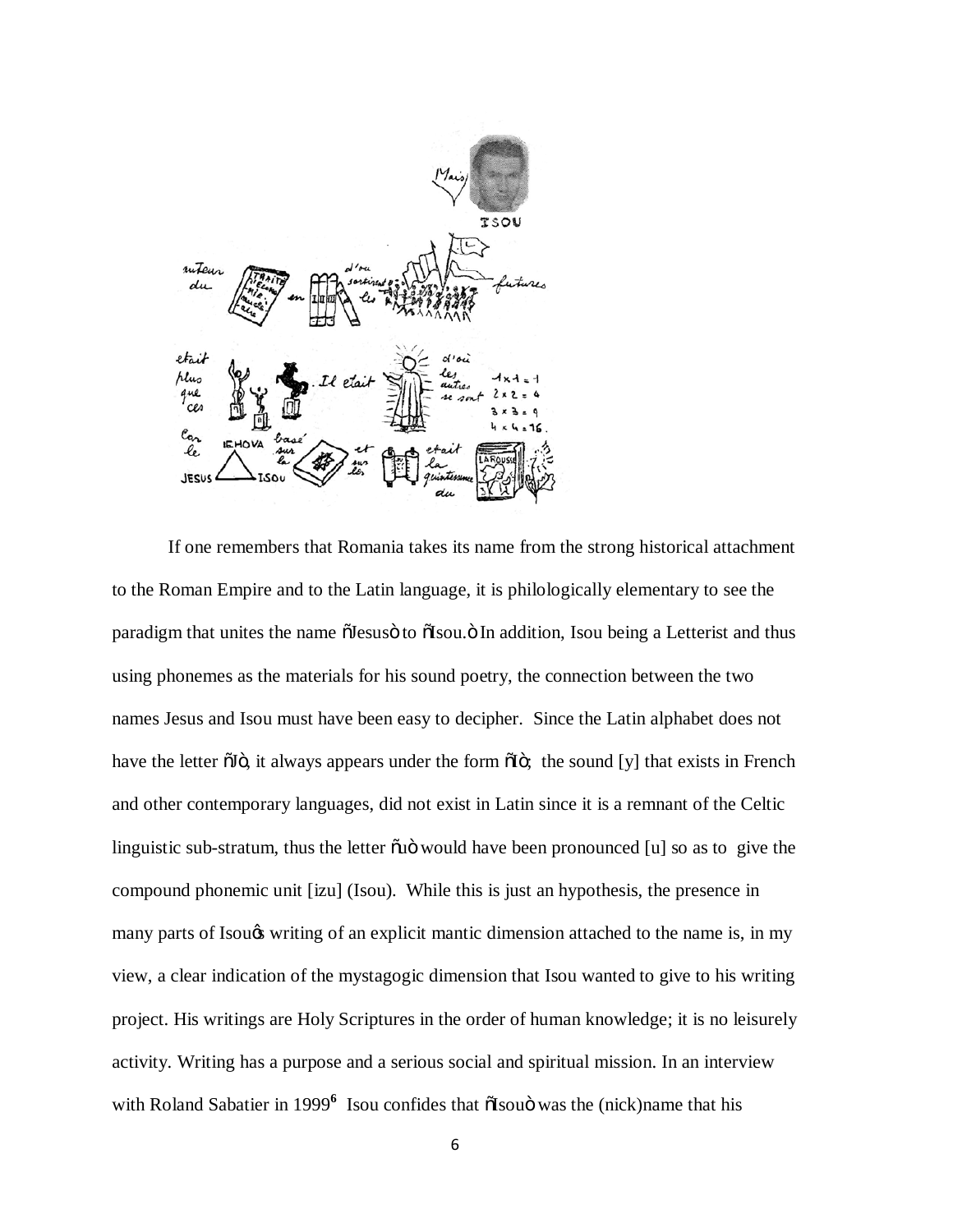mother had given him and thus he adopted it as his name; it is possible that his mother used  $\delta$ Isouö as a term of endearment based on  $\delta$ Isidore $\delta$ ; however this does not explain how it became the  $\delta$ Name $\delta$  that will become the crucial object of the aggregation with the õMessiah.ö<sup>7</sup>

When Isou arrived in France in August 1945, in the immediate post-war period, the intellectual life in Paris was in turmoil. The intellectual powers that had survived during the German occupation of France were disconsidered and accused of  $\ddot{\alpha}$  collaboration.  $\ddot{\text{o}}$  Popular newspapers, publishers, singers, actors, etc. that had maintained a public presence under the Vichy regime were either put on trial, condemned to a self-imposed exile or simply decided to abandon any form of public life. The Paris intellectual landscape appeared ready for a clean slate and certainly the intellectual and media movements issued from the Resistance (Gaullist or Communist) decidedly seized the day and with new newspapers such as *Combat*, new journals such as *Les Temps Modernes*, Les *Lettres Françaises*, etc., the time was favorable for a total renewal of the intellectual hierarchy that would dominate the Parisian intellectual world. Even the pre-war intellectual movements such as Surrealism, whose principal members had been able to select exile (mostly in the US), were slow to reestablish themselves after four or five years of absence from Paris. The intellectuals *issus de la Résistance* progressively dominated on two fronts. The previously underground poetry of Résistance (such as René Char and Aragon) and the *Existentialist* philosophical group (around Sartre and Beauvoir) rapidly saturated the Paris landscape and established their new area of influence around the Saint-Germain-des-prés neighborhood since the two main cafés, Le Flore and Les Deux Magots were the main public places where, during the Occupation years, Sartre and de Beauvoir spent the day writing and meeting with their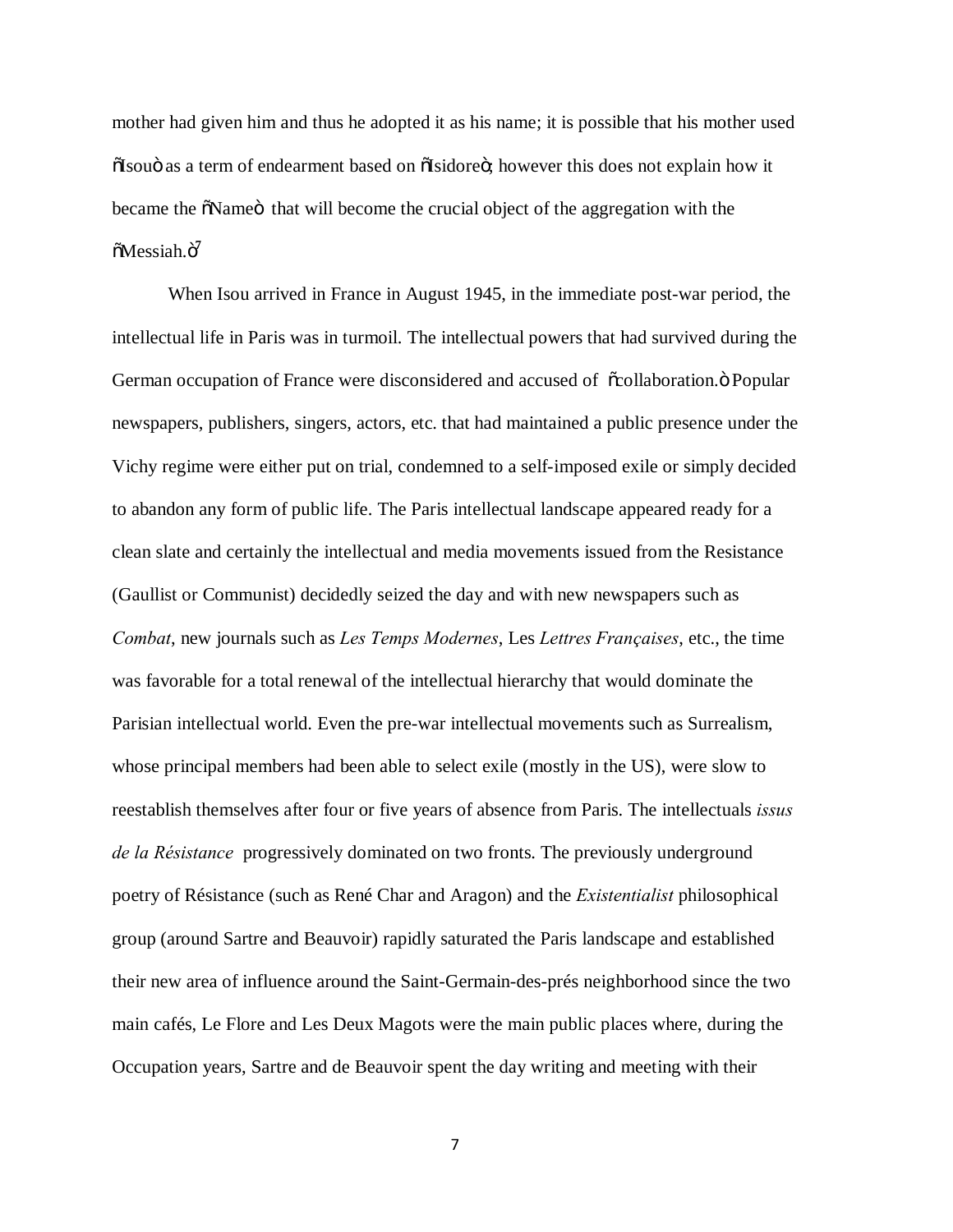followers. While these two groups were the central movers of the intellectual renaissance of post war Paris, because of the brutal and systematic elimination of any past establishment, there was a large part of the intellectual Parisian universe open for newcomers as long as they were untainted in their participation in the intellectual scene of occupied Paris. With his credentials, his Zionist network, and his direct connection to a reinvigorated Gallimard publishing house, Isou was immediately accepted as a new figure of the intellectual Paris scene and, given his natural taste for showmanship and intellectualism as performance, he was able to maintain his position as a key figure of the Paris new intellectual scene from 1946 to 1952. It is during this period that he established himself as the founder of Letterism, recruited disciples and found the resources to develop theoretical interventions in the domain of poetry, novel, theater and cinema. If one can consider that his indisputable influence declined after 1953, it is because of his monomaniac desire to be recognized as the sole and uncontested leader of the intellectual true vanguard and his theoretical argumentative method that was almost exclusively polemical in nature. Once he had early assured his solid status as the founder of Letterism, it became a crusading mission for him to convince everyone that he was the only "novator," the only one capable of proposing and formulating new and unexplored directions for the development of the contemporary intellectual life. This insatiable desire to be recognized as the sole agent of intellectual permanent invention led him to issue challenges to the two main groups, first the Résistance poets and then the Existentialist group.

Encouraged by the immediate success of his *Introduction à une nouvelle poésie et une nouvelle musique* and the popularity of his Letterist Manifesto (a strategy of occupation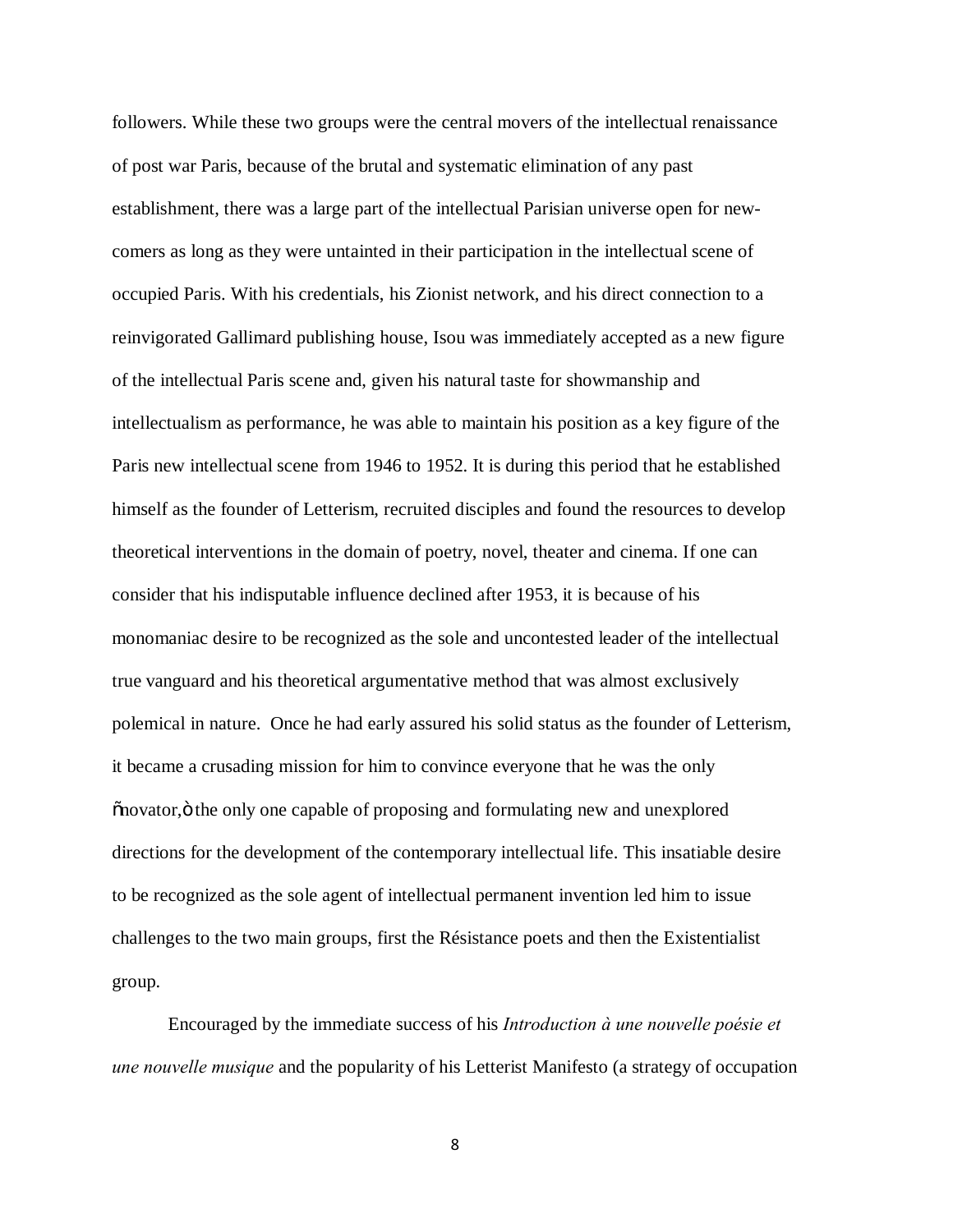of the prime intellectual local territory directly borrowed from the similar campaigns conducted by Breton and his Surrealist group in the early  $20\%$ ), Isou insisted that in this era of new intellectual beginnings, the main project for poetry and arts and letters in general was to conceive a new understanding of literary form; thus he was abrupt in rejecting what he perceived as a misguided modish interest for the poetry elaborated by writers of the nationalist underground during the German occupation. For him this interest for a theme and its denotative connotations (to resist the enemy, freedom, democracy, human dignity, justice, etc.) was too often presented as the heavy content of a poetry that was archaic in its poetic versification, poorly written stylistically, embedded in the most traditional poetic fixed forms, and, worse, totally devoid of any attempt to even consider that there was the need to investigate new formalist solutions that would echo the semantic content calling for a change in the political status of a subjugated France. While these texts as content were clamoring for change, formally they were prototypical of the less desirable formal continuation of stale metrics and antiquated poetic models. Attacking the flag literature of the (by now sacred) Résistance years, almost automatically created trouble for Isou with the Existentialist group with which many of the Résistance intellectuals were associated. According to his writings, Isou understood immediately how his status as an immigrant placed him in a position of inferiority in this debate with a group that had a special  $\ddot{\text{u}}$  cuntouchable  $\ddot{\text{u}}$  status in the post war society of France. On one hand, as a Jewish war refugee he appeared ungrateful to his benefactor country of asylum and now as his country of origin, Romania, was perceived as a Communist satellite country of the Soviet Union, he was perceived in certain circles of the former French Résistance as a subversive element with a political allegiance to the Communist wing of French Resistance, when, in fact, as a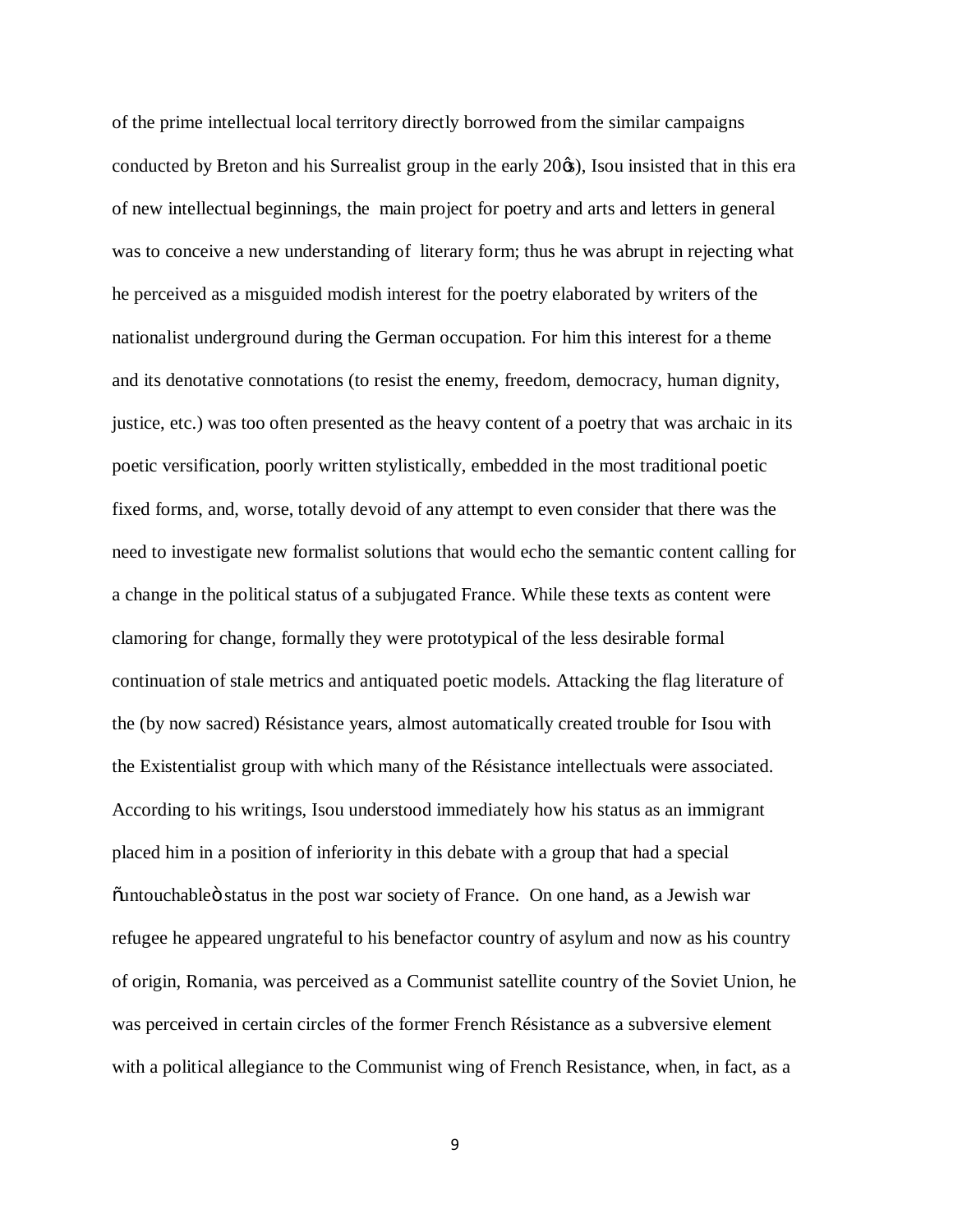refugee who had actually to live under a communist regime which had been badly bruised by the brutality of its Soviet protector, he already had ambiguous feelings vis-à-vis the soviet Russian communist regime while the position of the French Communist party and his leader, Maurice Thorez, were still following a strict Stalinian line.

Nevertheless, true to what he perceived as his mission of intellectual truth as the only way to contribute to creation and the furthering of human knowledge, Isou found himself more and more involved in attacks against Sartre $\alpha$  Existentialism. During Isou $\alpha$ formative years in Romania, under the dictatorship of Antonescu, the philosophical teaching of Nietzsche and Heidegger (for Isou, unequivocally a  $\delta$ Nazi $\delta$  philosopher) were encouraged; thus Isou was able to define Sartre as an  $\tilde{c}$  ersatz of Heidegger and his Existentialism as a pale hybrid recombination of previously well established philosophical theories : « The person whose main intellectual interest is in general existential metaphysics, can only consider the French group that was formed after this war (Wahl, Sartre, Merleau-Ponty, etc.) as a mere secondary extension of the great German philosophical movement, as an effort of general vulgarization and an attempt to simply explore in detail limited aspects of the system whose masters and first class creators were, in Germany, Husserl, Heidegger, Jaspers. »<sup>8</sup> Isou also came to attack Sartregs views on poetry and literature as misguided and elementary. His strongest criticism focused on Sartre $\alpha$  "neo-naturalisto" prescription that any novel be first and foremost a commitment to an  $\tilde{\text{c}}$ engagé plot involving the place of man in his current social environment ( $\tilde{\text{c}}$ For the Existential *g* critic, the author is celebrated only if he is immerged up to his neck in his contemporaneity.<sup>3</sup><sup>9</sup>) Isou concluded his utter rejection of Sartre by indicating how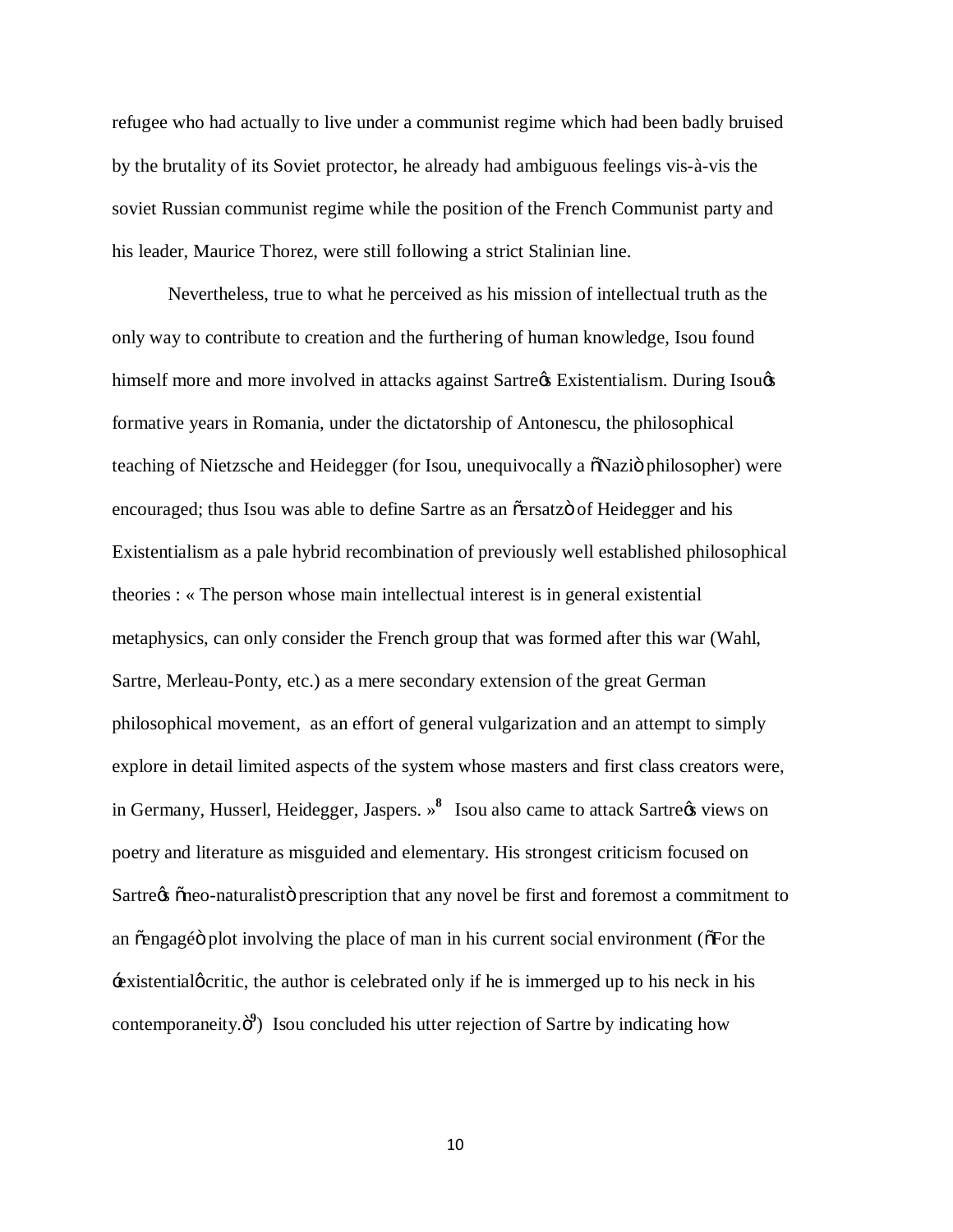irrelevant his views were in relation to Isou to own intellectual passions:  $\delta$  Sartre only pursues and talks about matters for which I do not give a damn. $\ddot{o}^{10}$ 

 The attacks against Existentialism whose influence in arts, philosophy and politics was becoming an overwhelming force in France and in the post-war world was certainly damaging to Isou $\alpha$  own public and preeminent status. Almost immediately his critical proclamations generated questions from these groups and their followers on the true  $\tilde{p}$  onewnessö of his invention of Letterism. It was suggested that movements such as Futurism with the typographic work of Iliazde and mostly early Dada, through the  $\ddot{\rm o}$ phonetic poems of Hausmann, Schwittersø  $\delta Ur$  Sonata,  $\ddot{o}$  and the  $\ddot{o}$  poems to sing and dance  $\ddot{o}$  of Albert-Birot, had in fact õinventedö what Isou had (falsely) presented as his innovative Letterism. To defend the integrity of his discovery, Isou had to show how Letterism was different from Dada $\alpha$  phonetism; he had to directly attack older, still respected figures of the Dada/Surrealist period, in particular André Breton who still maintained a certain influence on the Paris intellectual scene even if his movement was no longer in a vanguard position. Several of Isougs texts of the late 40 $\alpha$  and early 50 $\alpha$  were thus  $\alpha$  distractions not really devoted to the presentation of new developments but as documents defending his invention and, often in a more detrimental nature to his reputation, describing the degradation of his relationship with previous supporters who then were attacking him. His *Réflexions sur M. André Breton* is certainly an example of this type of appalling polemic literature (« I know that all this is very petty, very low, but I had warned the reader that I would not elevate the debate higher than the level of the interlocutor, and that is very low $\ddot{o}$ ).<sup>11</sup>

Isou's fall from Parisian grace and (according to his own metaphor in *Les Journaux des Dieux)* expulsion from the Latin Quarter intellectual paradise came in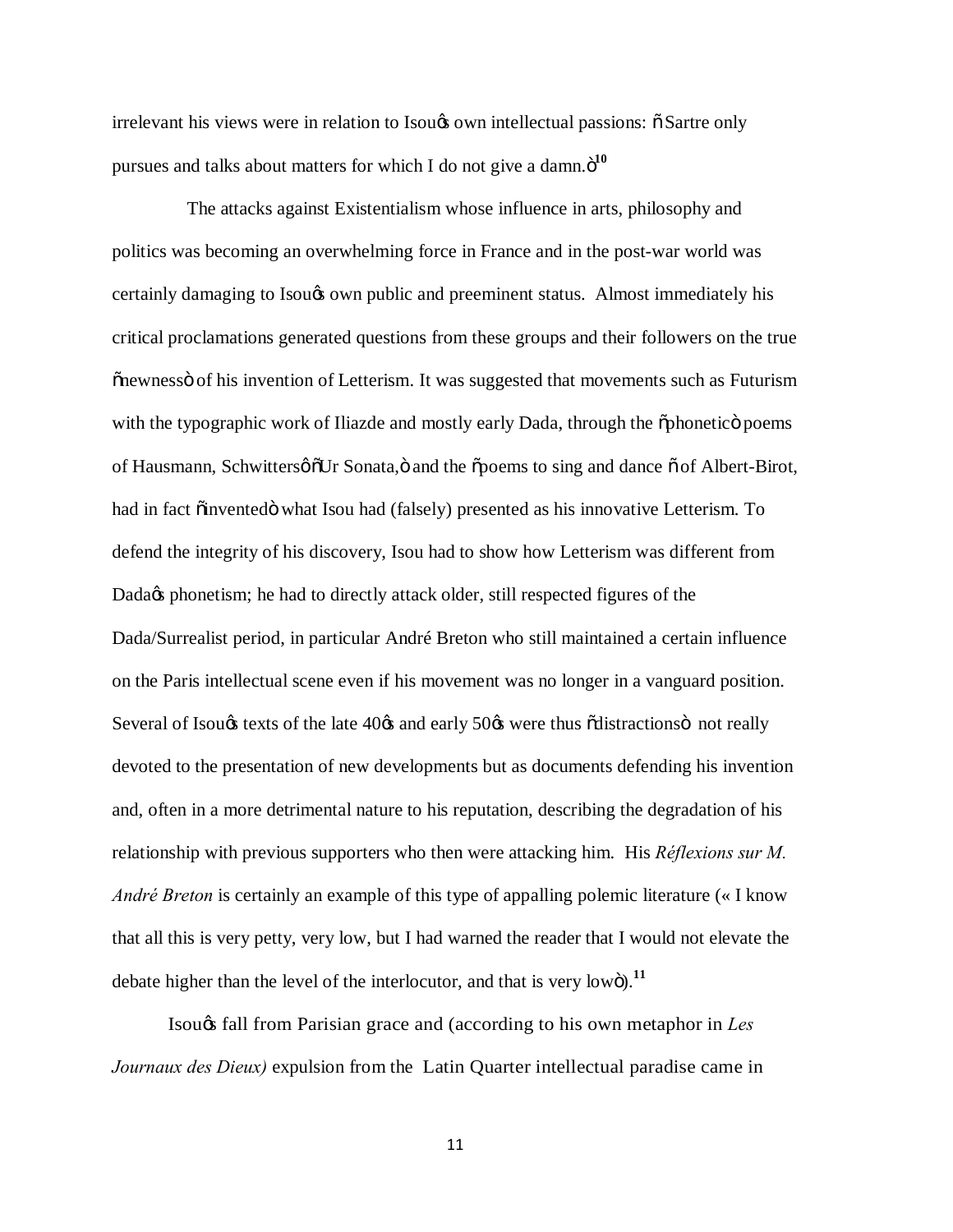1952 when Paulhan refused publication of several of his writings in the NRF where he had been previously welcome. Following the rupture, an acerbic polemic followed. Paulhan went directly for the jugular indicating that he had onever learned anything new from Isouö. Because Isou felt that any intellectual legitimacy he had was the result of his own exceptional capacity to invent new models of human knowledge and understanding in a world replete with copyists, followers and epigones, he lashed back and presented Paulhan has the ultimate  $\tilde{o}$ grammarian, $\tilde{o}$  the one who can only repeat existing rules and principles and could not recognize newness even if it were to hit him in the face:  $\delta$  Paulhan has never learned anything and he wants to offer the key of everything  $[i]$ . The Rimbauds always terrorize the Paulhans. »**<sup>12</sup>**

The final marginalization of Isou can be considered the result of his Romanian origin and the specific political prospective that his historical background had given him. As indicated, at the fall of the Andrescu regime, Isou confessed that his desire for expatriation and travel to Paris led him to become politically involved with the Young Communist movement as a way to be part of the new political order and to place himself in a position to be able to court political favors, including, eventually, the authorization to leave Romania. His departure for France did not happen under these political circumstances, but nevertheless, his probable political zeal, as the rest of his life demonstrates, facilitated his reading of the necessary political literature required to excel in the highly ideological regime newly established with the entrance of the USSR troops into Romania. Isou claims that, as a result, he familiarized himself with the political,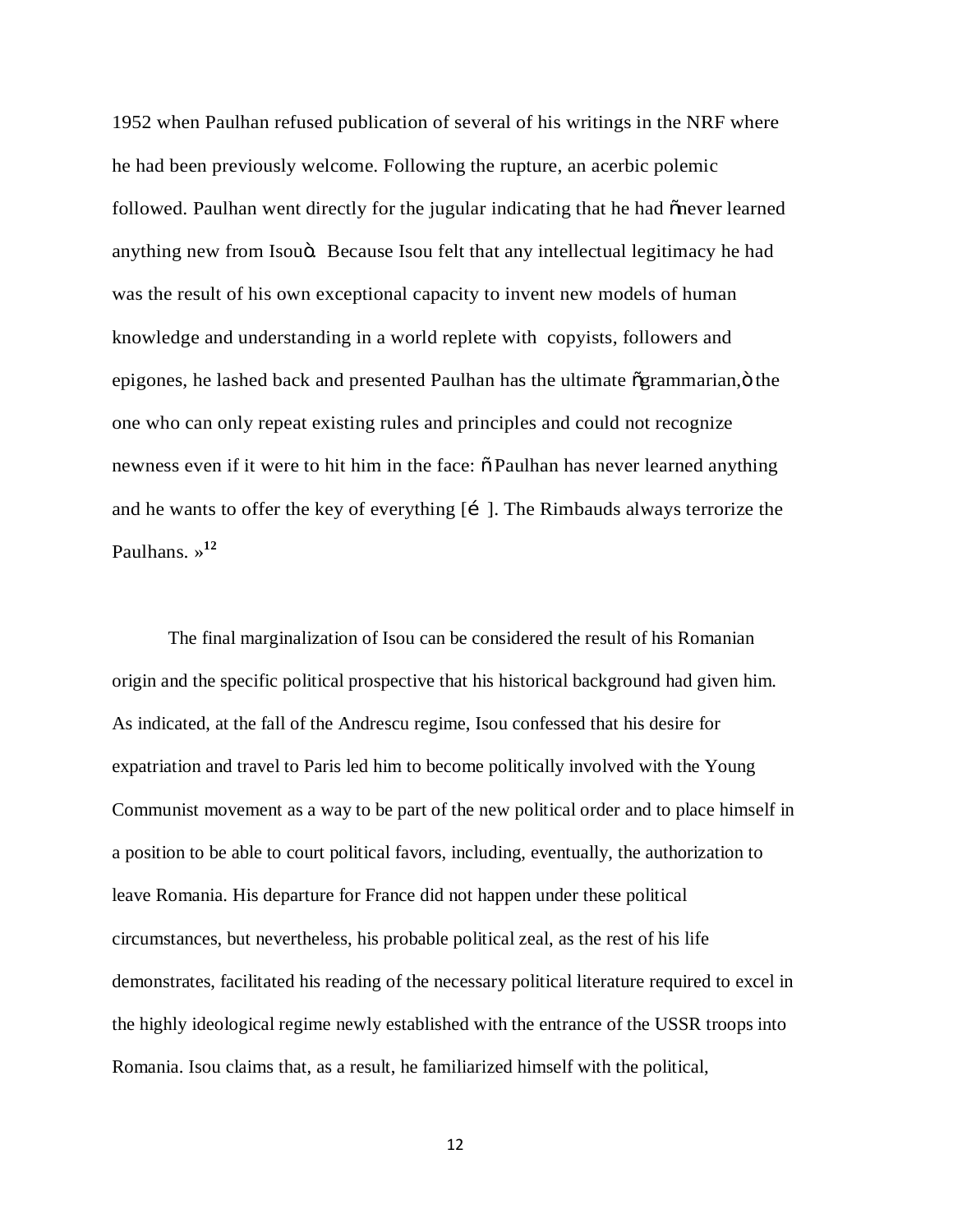economical and social writings of Smith, Ricardo, Rodbertus, Menger, Engels, Marx, etc. This fast education as a social scientist led him to become an active member of the National Democratic Front (FND) a political party formed in October 1944 and regrouping the Communist party and a few secondary  $\delta$ democratic parties favorable to the Communists and the Soviet Administrators; the appointment of Petru Groza as Prime Minister in February 1945 signaled the triumph of the FND and the de facto Communist takeover of Romania. By then, according to Isou $\alpha$  own writings, he had become singularly disenchanted with the Marxist mentality and its limitation of  $\ddot{\text{o}}$ dialectical reasoning  $\ddot{\text{o}}$  :  $\ddot{\text{o}}$  My friend  $\ddot{\text{[i]}}$  who had been incarcerated was only liberated when the Red Army arrived. Indoctrinated by his fellow prisoners he had become a *real* communist. When he was liberated we worked together for a few days at the FND. I did not want to stay in Romania and I was highly disgusted by the formulaic manner in which the  $\ddot{\text{o}}$ dialecticians $\ddot{\text{o}}$  were operating. My friend had become cynical and busy with menial daily activities like a grocer [Isou $\alpha$  family trade n.a.]. Nothing looks more like a grocery clerk than a member of the Communist party. $\ddot{o}^{13}$ 

Based on his own experience as a youth in Romania and his reading of Carl Menger% theory on õmarginal utility, ö Isou proposed a system of early liberation of the youth in *Le soulèvement de la jeunesse,***<sup>14</sup>** a study already written, apparently in a rudimentary form, while he was fifteen and sixteen in Romania. According to him, the young people are outside of the market system, but nevertheless reduced in slavery through the work conducted within the family economy and rejected outside of the creative sphere since young people are forced to produce efforts through a hierarchical frame (school, family) that has no direct impact on the whole society but simply in relation to their own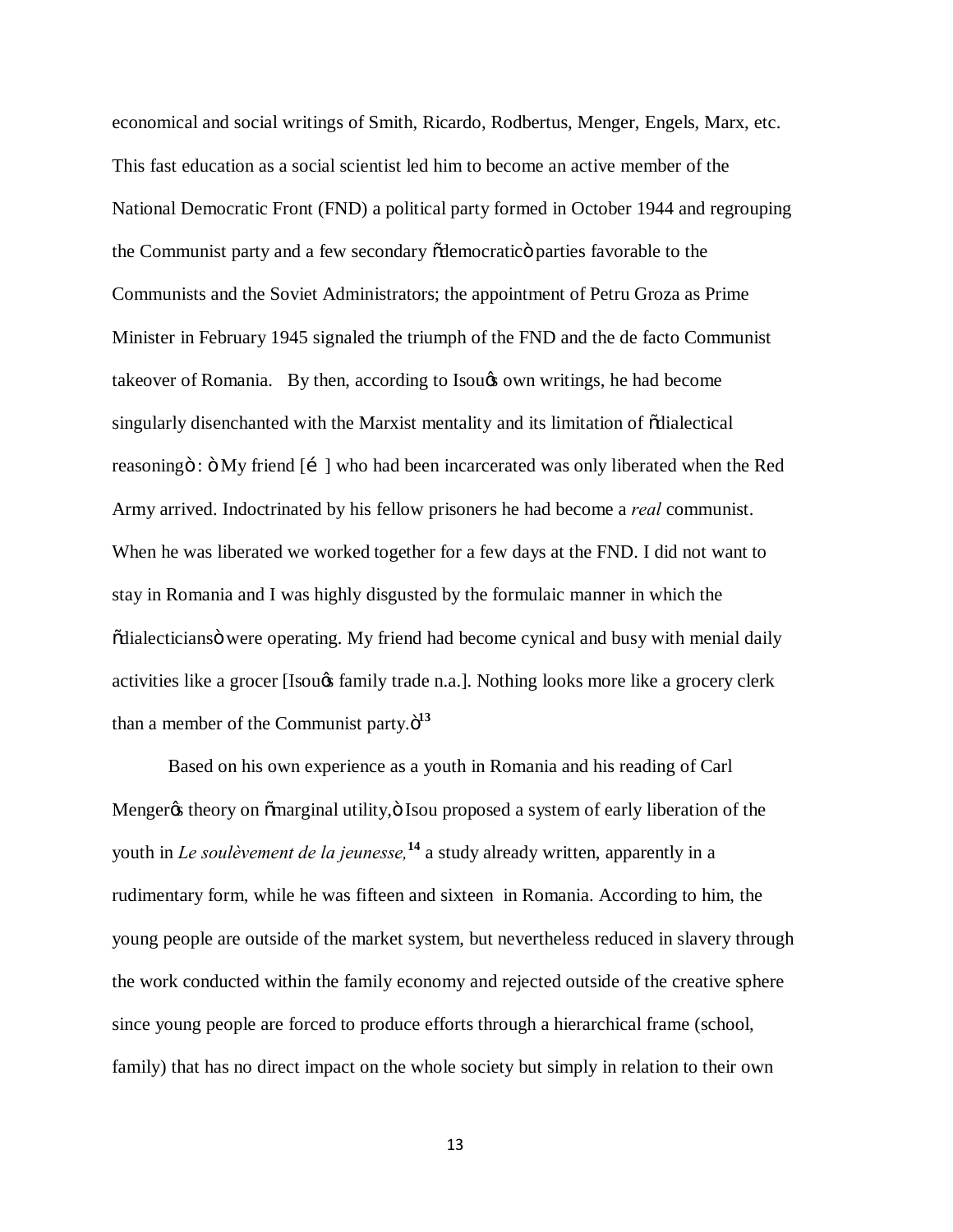chance to õadvance, ö õevolve, ö and õbecome.  $\ddot{o}$  It is remarkable that in the 50 $\alpha$ s, a period prior to the baby boom that will establish an economical status to youth, and prepare the societal change of the 60 $\alpha$ , Isou had theorized the emancipation of a social category that, contrary to prior social analyses, was not (yet) fully recognized as an economical segment of production and consumption in the Marx and Manger models. Isou sent an *Open letter* to Jacques Duclos (then Secretary General of the French Communist Party) and Florimond Bonté (a pro-soviet Communist representative at the French National Assembly, mostly known for his opposition to the European construction which was debated at the time). The general topic of the letter was Isou $\alpha$  criticism of the lack of creativity, on many issues, including the question of the status of youth, of the French intellectuals belonging to the French Communist Party. At the time when Isou was being rejected from the dominating intellectual Parisian  $\delta$ bourgeois $\delta$  intelligentsia, he could have chosen to progressively move towards the Communist party which, until the late 60 $\alpha$ , had real power within the intellectual institutions such as the printed media and the university. Isou certainly had the intellectual knowledge and the political experience that could have helped him achieve a position of power within the cultural apparatus of the Communist Party. There again, his passion for creation and his disdain for intellectuals who had simply the rhetoric and the grammar of the accepted discourse, prevented him from joining with the Communist group to maintain a certain power and preserve his intellectual status. Isou, in fact, did proclaim his contempt for Aragon (« I cannot be accused of liking Aragon very much»**<sup>15</sup>**), certainly the most well-known and respected Communist intellectual of the period; for Isou Aragon was a  $\tilde{\text{or}}$  exterionary estheted who published surrealist poetry and hid it under realistic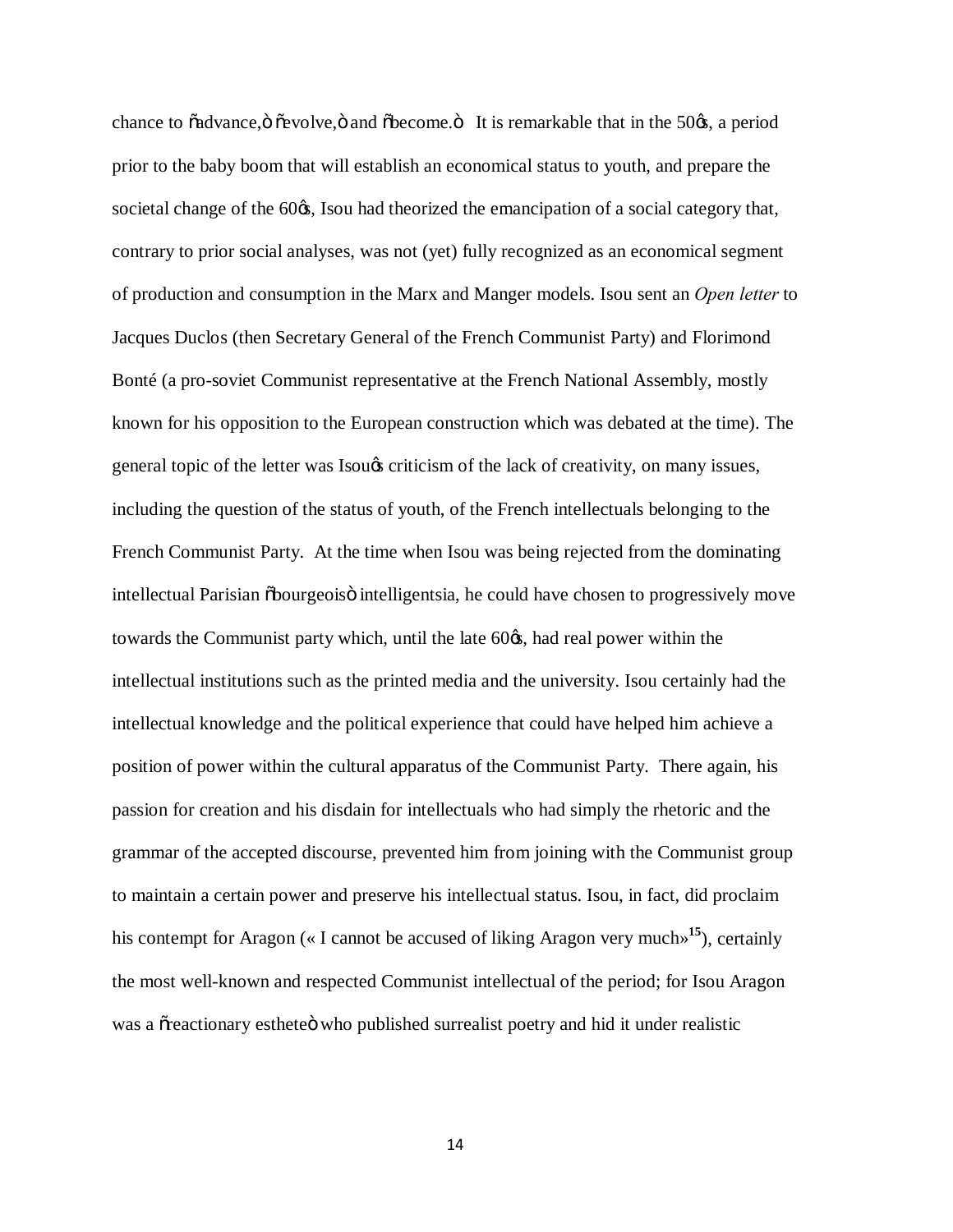declarationsö<sup>16</sup>. In the late 50 $\alpha$ , Isou $\alpha$  social, economic and political views attracted new disciples to his seminars and meetings of the Letterist group.

It is always indicated in relation to Isou $\alpha$  biography and the history of Letterism that Guy Debord, who was one of the founders of the International Situationist Movement and wrote *La Société du spectacle,***<sup>17</sup>**began his political and intellectual career within Isougs Letterist group of the early 50 $\alpha$  («The Internationale Situationnist was a small transnational group of artist-revolutionaries that came out of the neo-Dadaist Lettriste movement  $\frac{18}{3}$ . If I have indicated that in the early 50 $\alpha$  Isou was indeed developing a social, political and economical doctrine (« the future will recognize Isou as an economist even greater than Marxo<sup>19</sup>), it is however not the radical social aspect (which will become central for the Situationist Movement under the direct leadership of Debord during the 1962-1967 period) that brings Debord to Isou's Letterist movement, but a common interest in experimental cinema. In April 1951 Isou presented his film *Traité de bave et d'éternité* and his film theory at the French Cannes film festival ( where Debord was then living) and on this occasion Isou and Debord met. In October 1951 Debord officially became a member of the Letterist group and at the 1952 Cannes film festival, all the Letterists including Debord and Isou signed the anti commercial pamphlet entitled *Fini le cinéma français* [No more French cinema ]. Later that year Debord and several other members of the group secretly decided that Letterism should have a more international ambition than simply limiting itself to Paris and French intellectualism, thus a sub-group called othe International Letterismo was created within the main group and without the knowledge of Isou. Following the production and diffusion of Debord $\alpha$  first film, *Hurlements en faveur de Sade* in June 1952, Debord met with the Belgian group of Revolutionary Surrealism in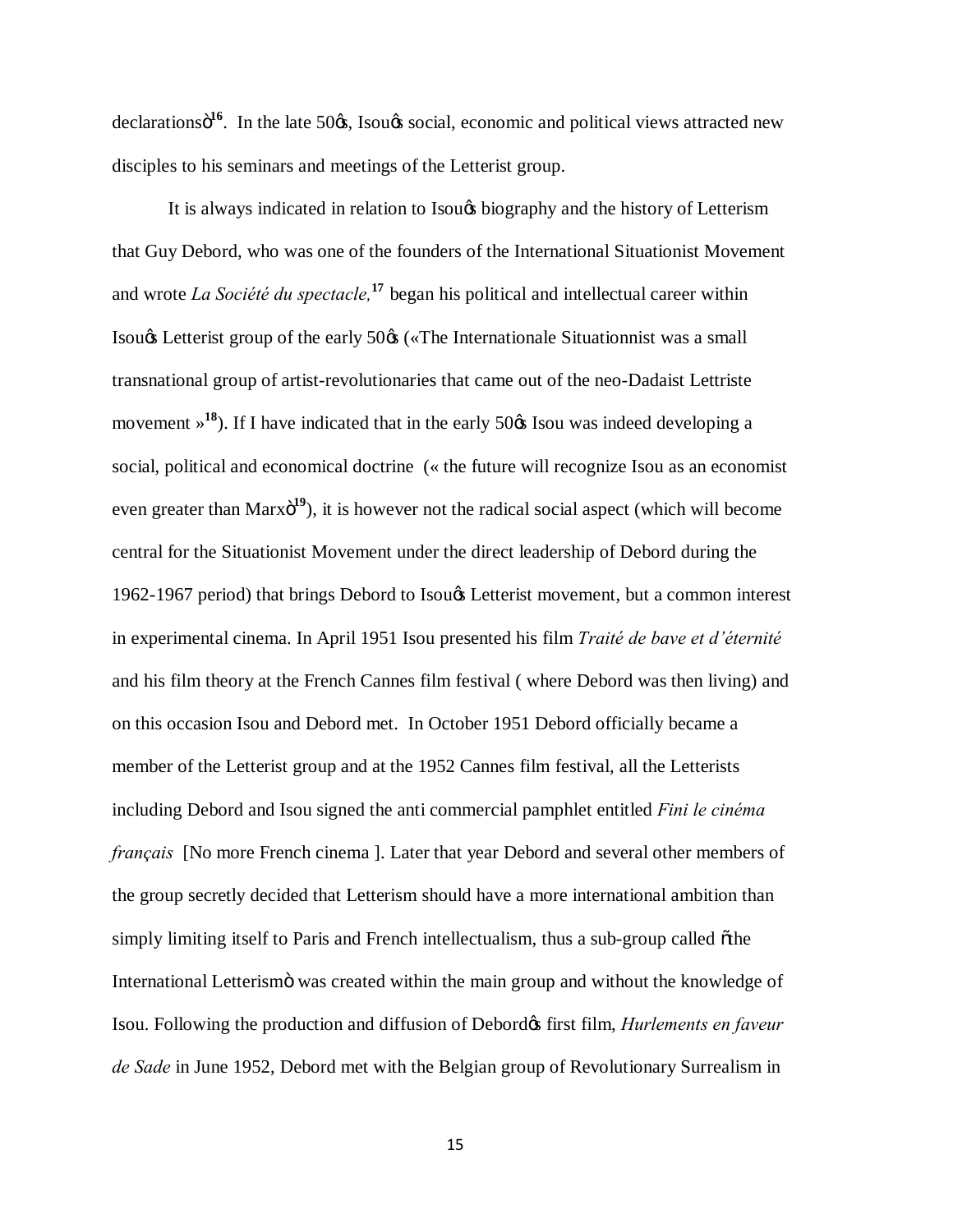Brussels and with the members of the sub-group International Letterism perturbed the Paris press conference of Chaplin presenting his new film, *Limelight*. The historical Letterists, Isou, Pomerand and Lemaitre who were not aware of this action before it was conducted, publicly dissociated themselves from the public disturbance of the sub-group and, as a result, in a paradoxical reversal, the members of the sub-group  $\tilde{\text{c}}$  excluded them from Letterism and proclaimed their own legitimacy as the main Letterist movement under the title õInternational Letterism.  $\ddot{o}$  A mission document appeared in December 1952 ( $\ddot{o}$ Position de l'Internationale lettriste") in the first issue of the newly created journal L'*Internationale Lettriste*. A founding conference for the movement took place in December in Aubervilliers near Paris and, in January 1953, a Manifesto signed by twelve members appeared in the second issue of *L'Internationale Lettriste*. Thus a more international and more politically revolutionary leftist Letterism started to exist in 1953 under the leadership of Guy Debord, but none of the  $\delta$ historical $\delta$  founders of Letterism were part of it. In 1957, through the regrouping of three different European radical groups, Let the reasonale Lettriste officially became let internationale situationniste, a move that would favor the ascendency within the movement of the experimental social theorists to the detriment of the radical experimental artists; as a result, most of them left or were excluded from the new organization in the early  $60\%$ . The social and economic activism of L $\Delta$ Internationale Situationniste is widely credited as the intellectual force that made the radical social upheaval of the student movement of May 68 in France and in Europe possible.

As can be deduced from this brief and somewhat reductive presentation, for a few years, just after his arrival in Paris, Isou was able to reach a stardom status in the literary Parisian world of the then Saint-Germain-des-prés. He was known and accepted as the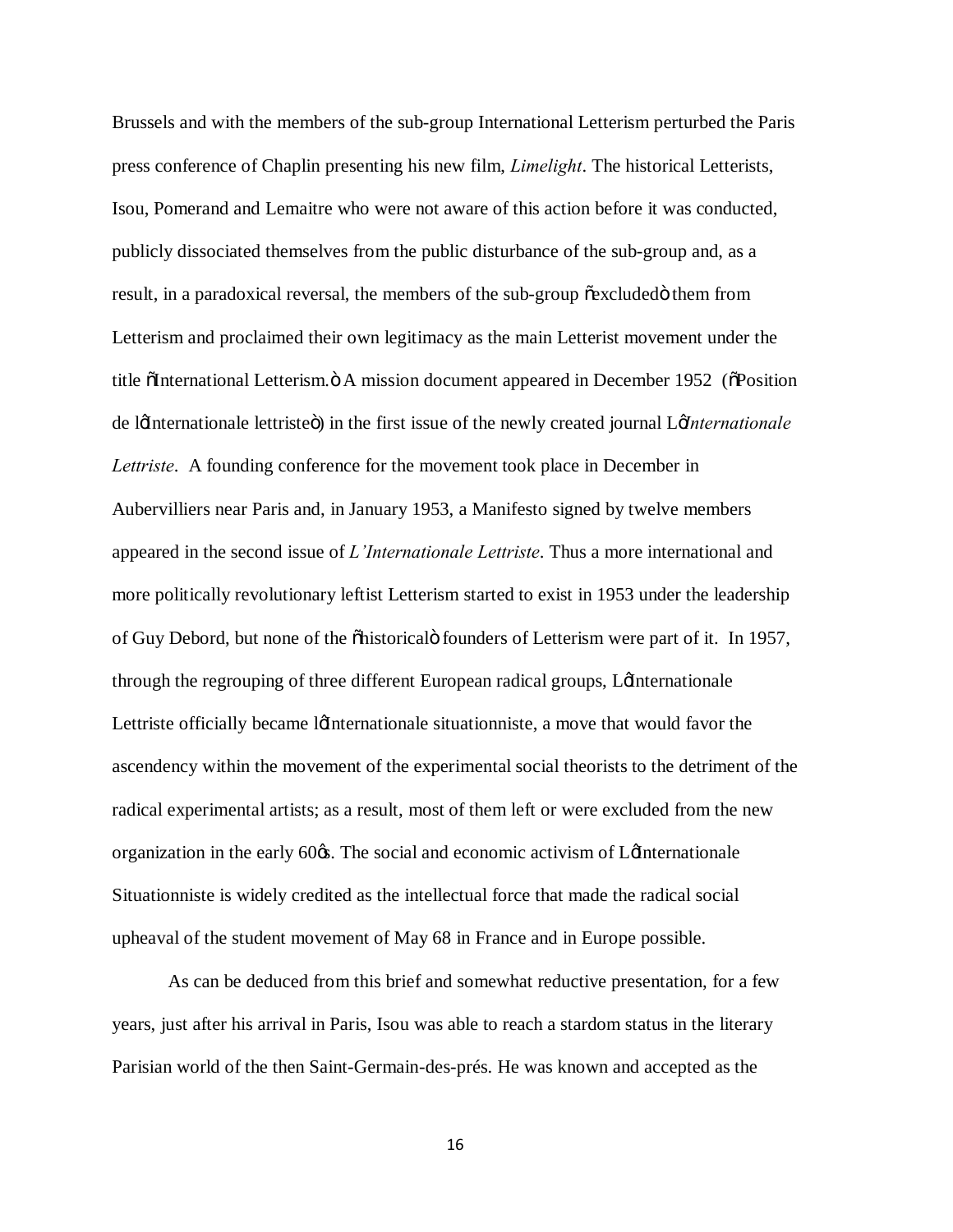founder of a new literary movement, Letterism. After the first five years his social and intellectual status were considerably devalued and, in extreme humiliation, in 1953, the movement that he had created was taken away from him and his movement became something that he could only condemn (*Contre l'Internationale Situationniste*, 2001). It is ironic to consider that his fate is strangely similar in its itinerary to that of Tzara, another Romanian-born French intellectual who came to Paris in 1921. Tzara came to Paris as the celebrated creator of Dada and then, three years later, was upstaged by Breton, who had joined him as a Dada convert. The poetic similarity in destiny is even more striking if one considers that the first victim of Isou $\alpha$  desire for Parisian fame was Tzara himself. Right after his arrival in Paris, as Pomerand narrates the story, on January 21, 1946, Isou went to the Vieux- Colombier theater where the première of Tzara's play *La Fuite,* directed by Lupovici, was being presented in the presence of Tzara himself and preceded with a presentation by Michel Leiris. In the purest Dada provocative fashion, the Letterists that were there interrupted Leiris by shouting  $\delta$ We know about Dada, M. Leiris $\delta$  tell us about something new! For exampleô letterism! " "Dada is dead! Letterism has taken its place!" «Let the Letterists bear the Letterists! " Paradoxically Tzara is a lyrical play is about two themes that could not leave Isou indifferent: exile, as it is a departure, a severing of old ties and, second, the passing of generations, a new one always replacing the previous one. Since Leiris did not know anything about  $\delta$ Letterism $\ddot{o}$  he finished his presentation<sup>20</sup> and, after the play, Isou was able to jump on stage and present his ideas and to read a few Letterist poems. The next day *Combat* ran a story about the Letterist public disruption of the previous night and so, in early 1946, Letterism was taking center stage in Paris.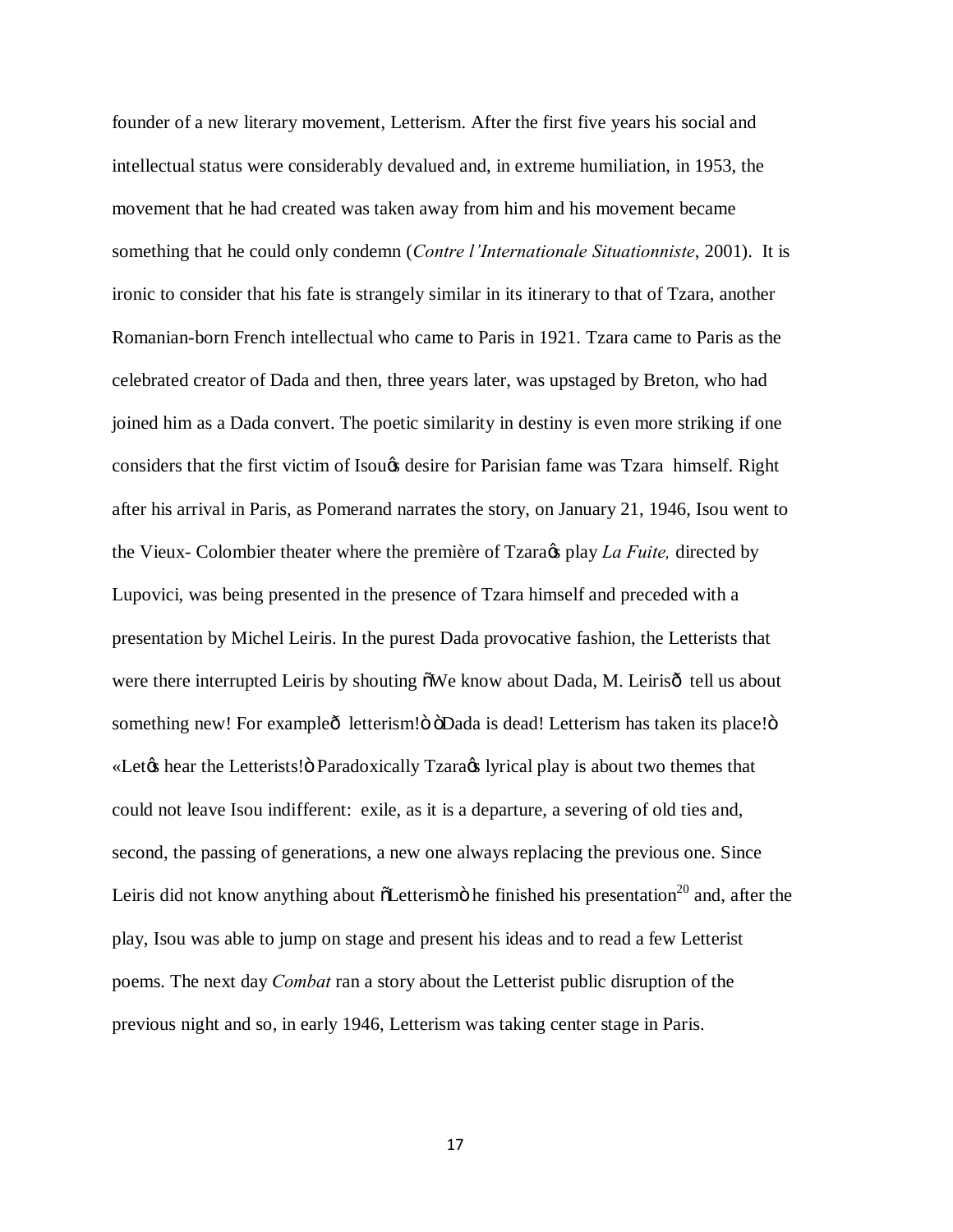Even after his eclipse from the public eye after 1953, Isou continued to work and to pursue his innovative (*novatique*) and creative (*créatique*) work, investigating newness in many branches of knowledge all at once. During the fifty-four years until his death (2007) Isou endlessly tried to complete his goal of covering all the branches of human knowledge so as to discover the unique principle that governed the general rules of the universe. According to him, the governing principle is that the universe does not like stagnation and thus the only responsibility of special beings is to invent and create. In 2003, the publishing house of Al Dante (Paris), a publishing house known for its support of the most extreme contemporary vanguard publications, released Isou's *La Créatique, ou la novatique: 1941- 1976 ,* a 1390 page book that could be considered the sum of his reflections on the question of the creation. The endeavor is exceptional as publishers usually consider the publication of a book longer than five hundred pages a dangerous project. The situation was even more astonishing at the time because, on this very question, a serious quarrel between the publishing house Le Seuil and one of its most well-known writers, Jacques Roubaud, had become public. Roubaud had proposed a six hundred page manuscript as the fifth installment of his autofiction  $\pm$ e grand incendie de Londresø and it had been refused with recommendation that the published final text (the  $\exists$ version mixte $\emptyset$ ) be around three hundred pages. The contrast between the two situations, especially considering the difference in social capital carried by the two writers in Parisian circles at the time, demonstrates Al Dante to confidence in Isou to book and its capacity to find a proper readership despite its complexity of the idiosyncratic vocabulary and the lofty conceptualization of its author. The magnitude of the publishing project revealed a high degree of respect for the integrity of his work and treats *La Créatique, ou la novatique* as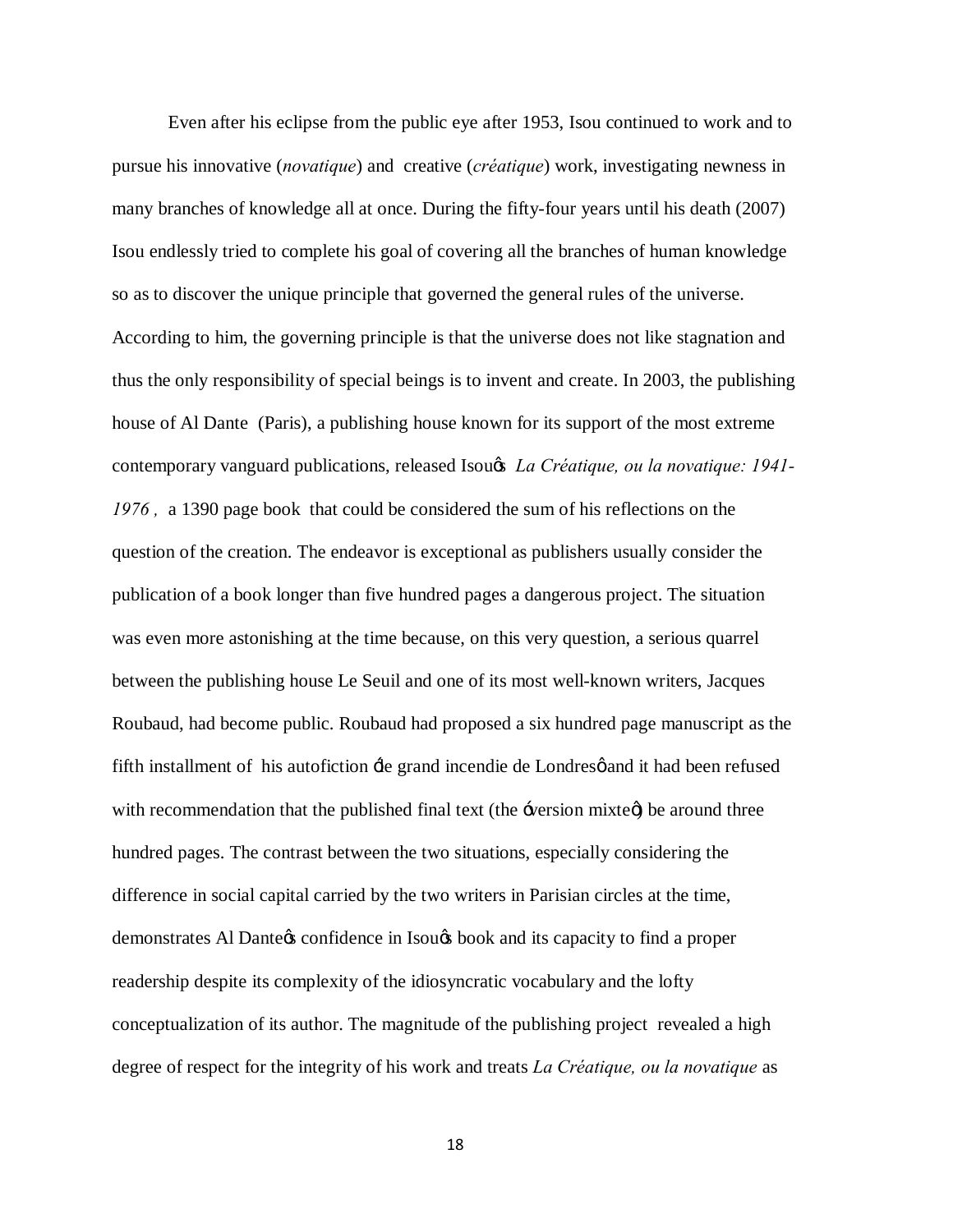an important intellectual contribution to human knowledge at the beginning of the twentyfirst century, when certain intellectuals of the preceding century, Schwitters, Hausmann, Etiemble, to cite only a few, with whom Isou had acrimonious polemical battles early in his career were almost completely forgotten.

To conclude, it seems thus fitting, notwithstanding the totalizing scope of Isou's project and without necessarily accepting his positional principle that human knowledge should always be envisioned with a view on the globalism of its branches (kladology), to consider in a few well selected domains, that Isou that has proven helpful, visionary and is still highly contemporary.

Three domains of art, literature and society were directly and durably explored by Isou and his ideas prove useful to the general contemporary understanding of the intellectual issues involved: sound poetry ( $\delta$ Letterism $\ddot{\sigma}$  proper), experimental cinema, and the discourse of reality. This enumerative distinction between three domains exists only to facilitate the presentation of the arguments; in fact, today, in a theoretical prospective there is a need to engage these questions in a unified way. Isou himself would have considered that the unified way is the only way to approach any question of human knowledge, since none of the aspect of human knowledge is an osarganism in itself but simply a obrancho of a global system.

While I have no position vis-à-vis Isou $\alpha$  central totalitarist kladological doctrine, I am convinced that, even if these three domains constitute separate intellectual entities, they should be looked at, *in fine*, as fields related by an underlying common problematic about twenty-first century collective expressiveness. Isougs views in the early 50 $\alpha$  anticipated this contemporary discussion because he was notably the first intellectual to insist on their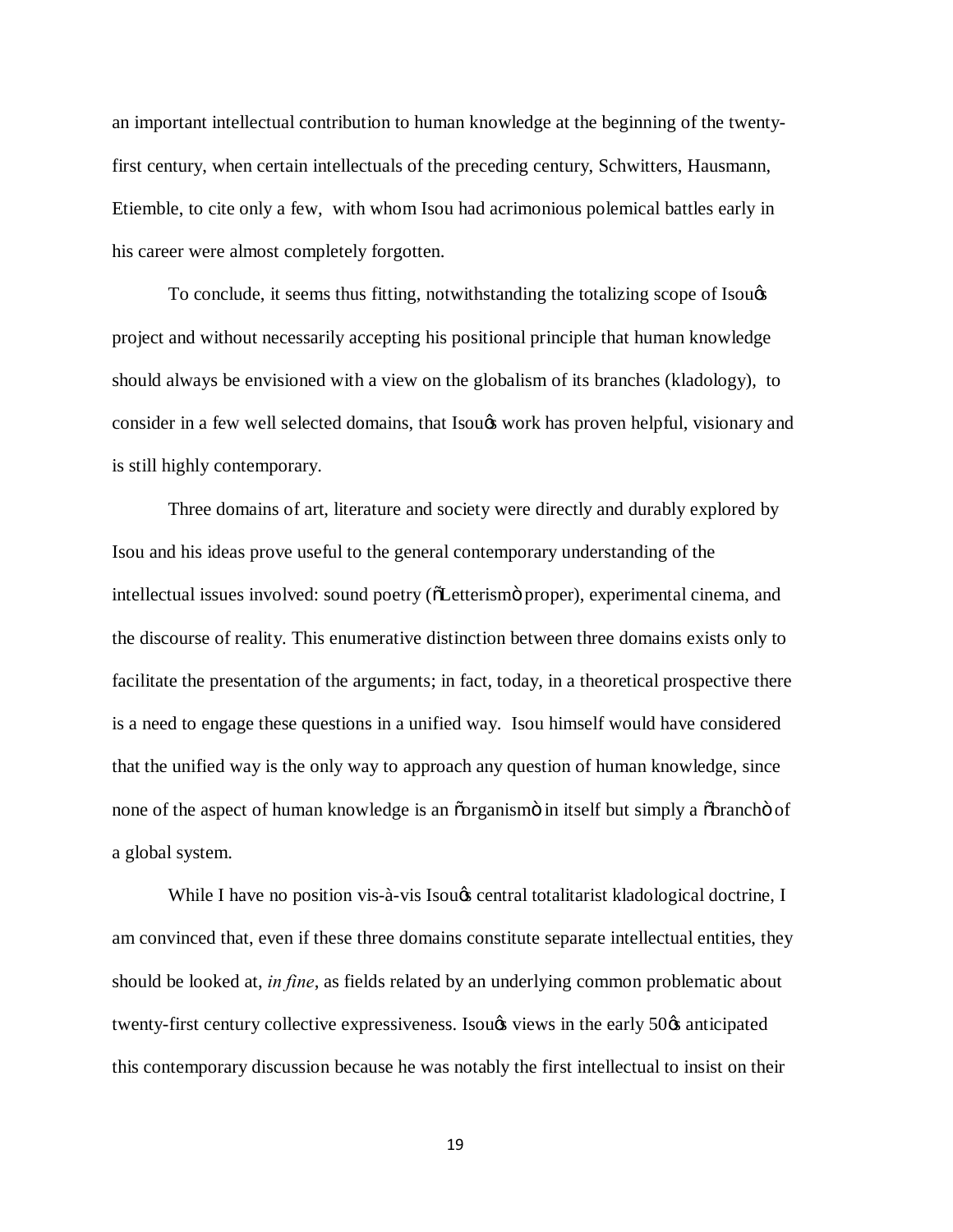connection and to argue that all three have something to do with what could be called  $\tilde{\text{c}}$  expression as plasticity. $\ddot{\text{o}}$  In his approach to each of these three domains Isou attempted to modify the established linguistic frame of the common communication and to invent new ways by which human communication could go beyond words, beyond established conventional signs and construct a highly creative interpersonal understanding based on the de-semantization of human language and its functional transformation into an uncanny configuration of material shapes immediately capable of conveying the necessary significance in a non-verbal way.

## *Letterism*

During their first year in Zürich the members of the newly created Dada group had to find acts for their daily show at the Cabaret Voltaire.**<sup>21</sup>** Early on they resorted to the diction of phonetic poems as the Futurists had started to do before WWI ( $\ddot{\text{om}}$ otlibristo by Marinetti, etc.). Dada systematized the principle and invented at least four recognized ways to perform a sound poem (non-semantic): bruitist poem, phonic poem, simultan poem and exotic poem. For this performed non-sensical poetry the minimal unit was the phoneme. Several of these poems have been transcribed and several are well-known such as  $\delta$ Karawaneö (1920),  $\delta$ Poem without a title $\delta$  (1919) by Raoul Hausmann,  $\delta$ L $\delta$ miral cherche une maison à louerö (1916) by Huelsenbeck and Tzara,  $\tilde{\text{O}}$ Ursonateö (1926) by Schwitters, etc. Any transcription of these  $\tilde{\text{c}}$ sound poems would deliver an apparently haphazard collection of *letters*, seemingly distributed at random since the sound poem (it is by principle an asemantic construct) cannot be based on accepted well constructed words: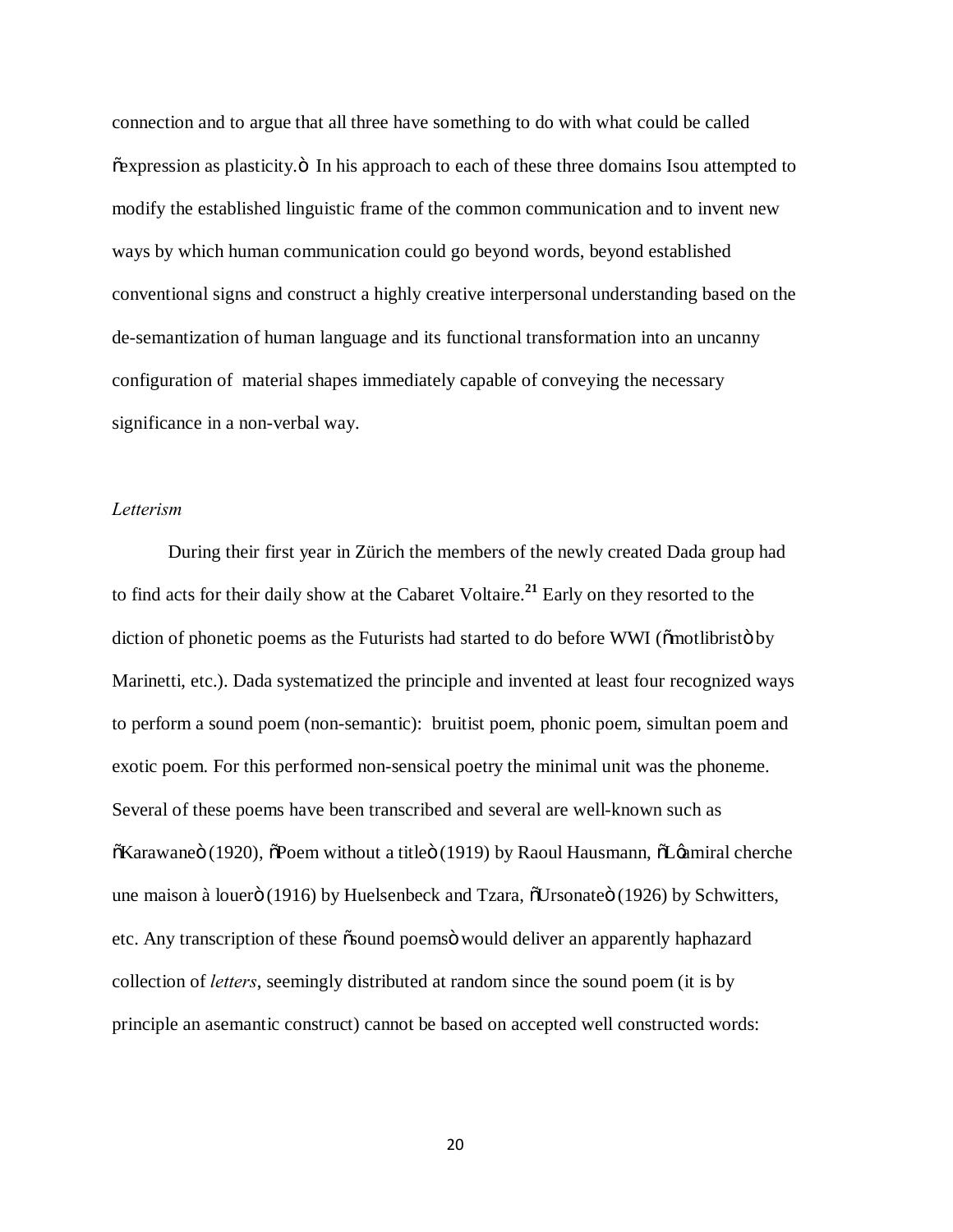```
Lanke trr gll
PPPPPoka oka oka oka
Lanke trr gll
pi pi pi pi pi
züka züka züka züka
Lanke trr gll
rmp
rnf
Lanke trr gll
```
Figure 1. Schwitters, « Poem without a title », 1923.

Isou's 1942 Letterism certainly built on that existing legacy in order to establish his own theory and literary movement. As final printed products Isou $\alpha$  letterist poems may appear, at first glance, very similar to the  $\tilde{\text{osound}}$  poems of the Dadaists that had done similar language exploration twenty years earlier; letters left at random to produce a phonic ensemble that is not part of the graphic compound recognized by any given dictionary as an established õ wordö immediately interpretable by a linguistic community: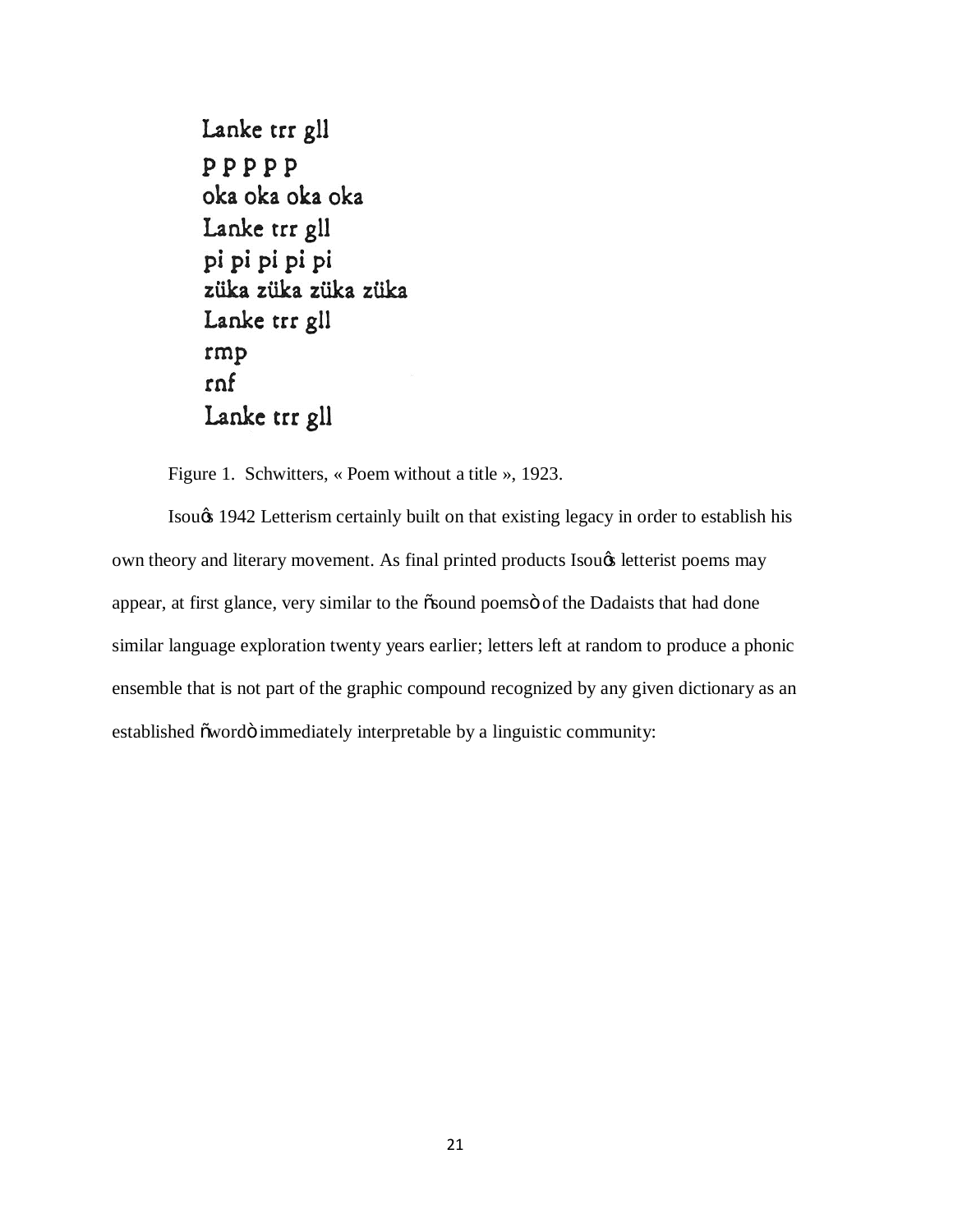|  | 9. - LARMES DE JEUNE FILLE |  |  |  |  |
|--|----------------------------|--|--|--|--|
|  |                            |  |  |  |  |

M dngoun,m diahl @hna fou hsn foun inhlianhl fipna iou nsn Ioun Inniianni Jipna Ioun<br>Vgain set i ouf!sailef<br>Tin plt i clouf! mglaf vaf<br>A'o là ihi cnn vii<br>snoubidi i pnn mii<br>A'gohà ihihi gnn gi<br>klinbidi A'bliglihli H<sup>e</sup>mami chou a sprl scami Bgou cla ctrl<br>gue el înhi ni K'grin<br>Khlogbidi E<sup>3</sup>vi binci crînchen ff vsch gln ié<br>gué rgn ss ouch clen dé chafg gna pca hi<br>
@'snca grd kr di

Figure 2. Isou,  $\tilde{o}$ Larmes de jeune fille ó poème clos » *Introduction à une nouvelle poésie et à une nouvelle musique,* 1947, 323.

Looking uncritically at this graphic ensemble (a  $\delta$ bago of letters), it is thus easy to understand the severe criticism that Isou encountered in the early  $50\%$  and the accusation of plagiarism that was voiced vis-à-vis his main poetic early work by former Dadaists and contemporary critics familiar with Dada phonetic production of the 20 $\alpha$ . This graphic ensemble is nevertheless not the only  $\tilde{\sigma}$  otext $\tilde{\sigma}$  that is printed. Secondary symbols appear in the text and a code is given that regulates other aspects of the phonic performance: tone, accentuation, speed, pitch, vital sounds ( $\tilde{\alpha}$ emoticon $\tilde{\alpha}$ ?), etc.

| $\theta$ , $\theta$ , $\theta$ = soupir | $\delta$ ) $\Delta$ , $\delta$ = ra $\delta$ le  |
|-----------------------------------------|--------------------------------------------------|
| = oemissement<br>$2)$ $M_{\odot}$       | $6$ ) H <sub>, <math>n =</math></sub> ahannement |
| $3)$ $\Lambda$ $\Lambda$ = gargarisme   | 7) K, ronflement                                 |
| $4)$ A, $\alpha$ = aspiration           | 8) & S = grognement                              |

Figure 3. Isou,  $\delta$ Larmes de jeune fille ó poème clos ». Critical apparatus. 323.

Also, while for comparison purpose I chose a model of Isou $\alpha$  poem that was very similar in its free flow to the typography and *dispositio* of the Dada model provided by the Schwittersø poem, other letterist poems by Isou and the other Letterists show a constricted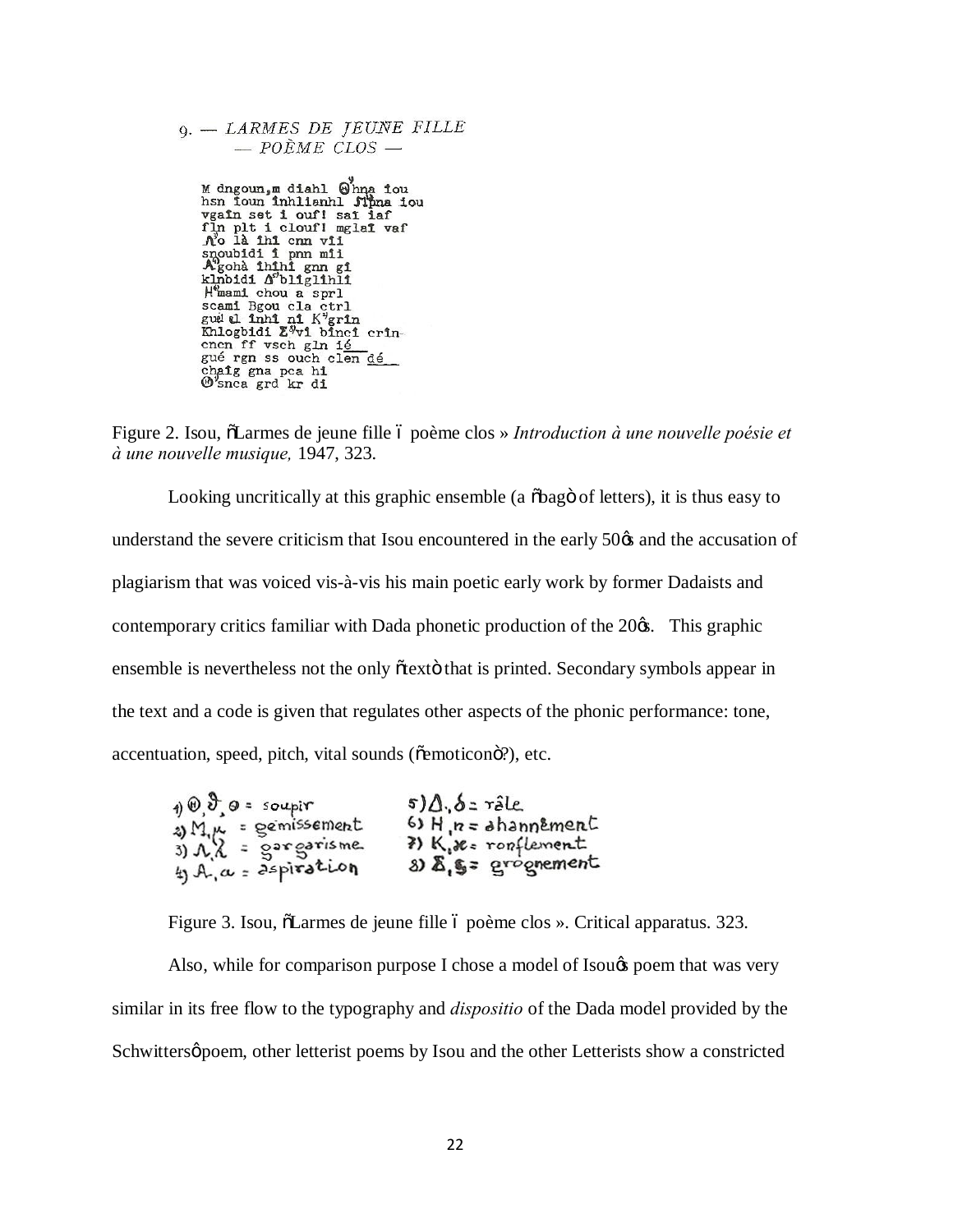systemization based on paradigmatic repetitive patterns and highly constructed phonetic

combinatorics:

| SCRIBILISSE<br>Hodine Si<br>SCRIBILISSE<br><b>GLRIBILISSE</b><br>SCRIBILISSE<br>SCRIBILISSE<br>SCRIBILISSE          | SCRIBILISSE SCRIBILISSE                                                                     | SCRIBILISSE<br>SCRIBILISSE<br>SCRIBILISSE<br>SCRIBILISSE<br>SCRIBILISSE<br>SCRIBILISSE | hicitia        | tibilici                     | <b>Hillia</b><br>hicitiei |
|---------------------------------------------------------------------------------------------------------------------|---------------------------------------------------------------------------------------------|----------------------------------------------------------------------------------------|----------------|------------------------------|---------------------------|
| 43 A.<br>20 A. A. 20 A.                                                                                             | 6 ou<br>bou<br>Ibru<br>bou<br>bou<br>lb ou                                                  | eristtia                                                                               | blîkîtîcî<br>ø | cributici                    | <b>WildHich</b>           |
| pschou<br>oschou<br>उँ कै∡के थे ज<br>chou<br>chou<br>schóu<br>$ch\bar{a}$<br>bschou<br>4)<br>۵<br>ا باقلع<br>Ψ<br>ü | Pschou<br>pschou<br>schou<br>pschou<br>schou<br>pschou<br>vile<br>sifflement<br>Le zaiement | ल्ववददय<br>१९९१९<br>issement                                                           | ንንታ ን ን ን ን ን  | $\frac{1}{2}$<br>u<br>M<br>u | תֲרוּרוּרדן               |

Figure 4. Isidore Isou, « 1ere symphonie : la guerre » *Introduction à une nouvelle poésie et à une nouvelle musique* 1947, 371.

Obviously, even in  $\delta Ur$  Sonate by Schwitters, incontestably the most complex and sophisticated sound poem of the Dada period, one cannot find this degree of systematization (lasting many pages for each poem) and this type of multileveled composition that develops an expressive construct for the whole performance.

It is precisely these two characteristics, systematized organization of the sound variations and complexity of the expressive composition, that allow Isou to make his case for originality. His argument is that when Dada was creating its sound poems based on the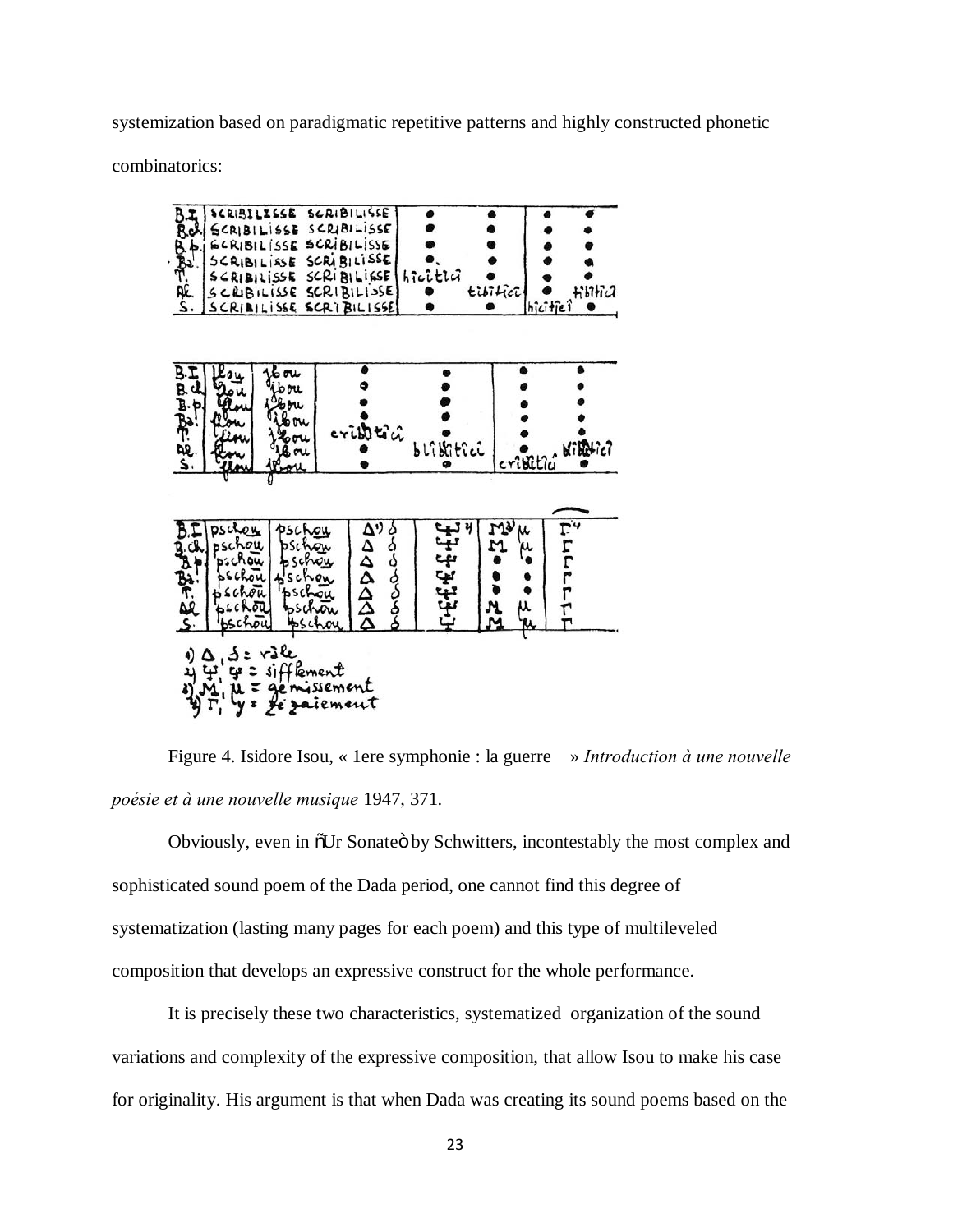sound of the poem, the activity was its own end: for Dada the goal was to assure the collapse of any national communication as this capacity to communicate was precisely what led to the very destruction of the societal world during WWI. To reduce signs to their meaningless and empty sounds was akin to bringing back humanity at the level of the primal cry since arts and techniques were responsible for the never been seen before intensity of the carnage. Destroying language was used as the allegory for the collapse of the  $\tilde{\text{omodern}}$  world of the new century. The production of sound poems outside of any context of interpersonal communication was fundamentally a nihilistic gesture. On the contrary, for Isou, Letterism is a positive and optimistic endeavor, in the sense that it is an innovative process by which mankind can develop new means of communicating not necessarily based on the structure of the linguistic sign. Certainly letters are used as units of sound production but they are no more than the musical notes on a music score. The second argument used by Isou to insure his originality is the thinking rigor of the intellectual conception of the Letterist principle of systematization. While  $\tilde{\text{c}}$  chance encounter was the principle mostly invoked by the Dadaists to validate their composition, Isou bases his Letterist composition on number and rhythm. Letterist poems become akin to composing music and this is the reason why Isougs first book is entitled *Introduction à une nouvelle poésie et à une nouvelle musique.* For Isou Letterism requires a fundamental competence to read expressively out loud:  $\delta$ Between the man that does not know how to vocalize correctly and the letterist poem there is an impassable obstacle akin to a concrete wall! $\ddot{o}^{22}$ Performing a Letterist poem is not  $\ddot{\text{o}}$ amateur nightö as many of these Dada evenings at the Cabaret Voltaire seem to have been.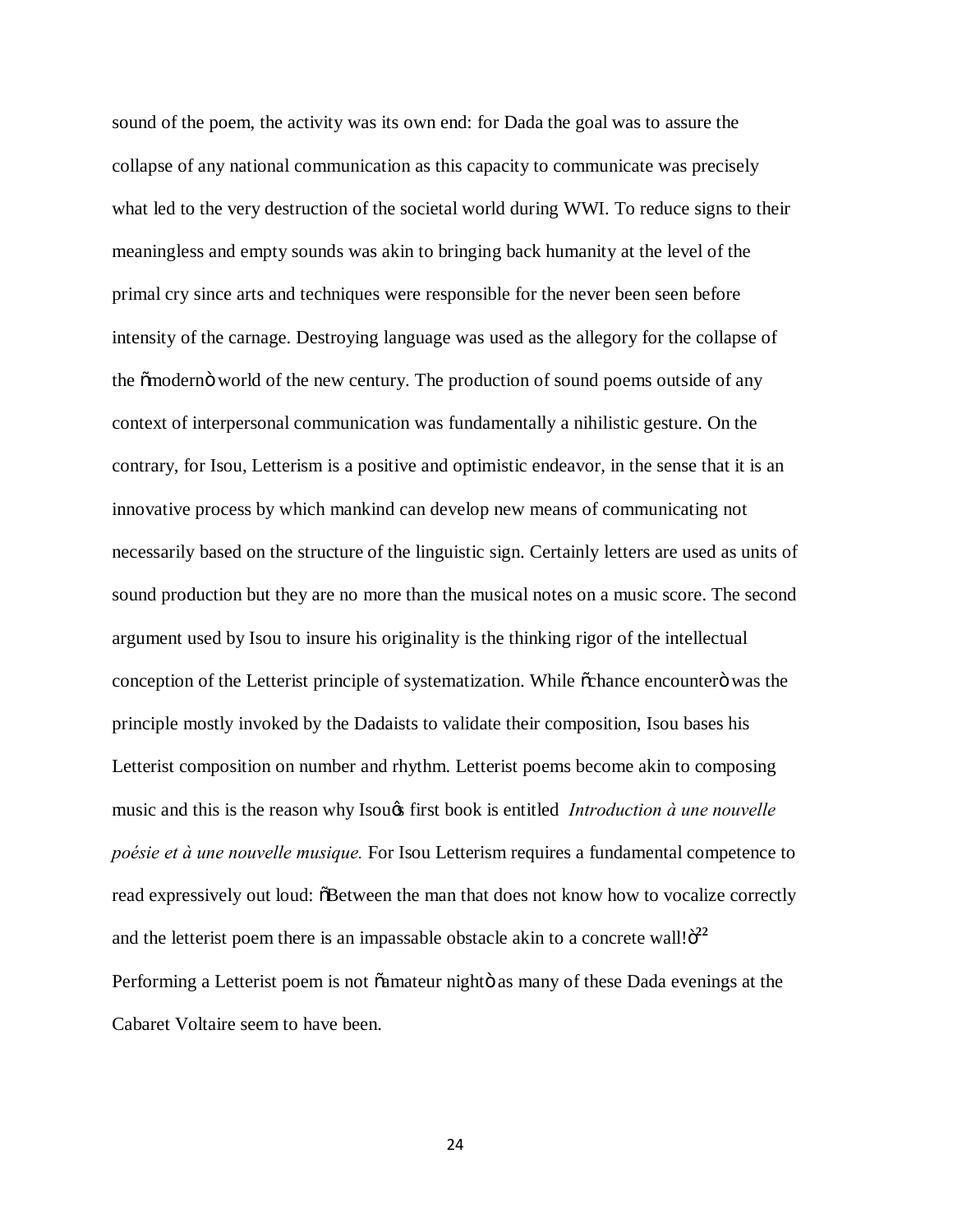Because Letterist poetry accepts the principle of ofree verseo, the poetic music of the Letterist poetry is atonal in nature. The melodic aspect of traditional and well established poetry ( $\delta$ amplic $\ddot{\sigma}$  in Isou $\alpha$  vocabulary) is replaced by an emphasis on the rhythm that is articulated on the distribution of internal sound blocks akin to what the rhyme was in the old system (this reuse under a different compositional principle of a component of  $\tilde{\alpha}$ mplic $\tilde{\beta}$  poetry outside of its original context is recognized by Isou as a  $\tilde{\text{c}}$ chiseling principle of the new Letterist composition -- in terms of contemporary theory that would be a case of  $\tilde{\alpha}$  deconstruction  $\tilde{\alpha}$  /  $\tilde{\alpha}$  /  $\tilde{\alpha}$  /  $\tilde{\alpha}$  /  $\tilde{\alpha}$  /  $\tilde{\alpha}$  /  $\tilde{\alpha}$  /  $\tilde{\alpha}$  /  $\tilde{\alpha}$  /  $\tilde{\alpha}$  /  $\tilde{\alpha}$  /  $\tilde{\alpha}$  /  $\tilde{\alpha}$  /  $\tilde{\alpha}$  /  $\tilde{\alpha}$  /  $\tilde{\alpha}$  system of sound repetition in a way that will nevertheless favor diversity, variety and originality of the selected modes of expressivity, Isou proposed a set of constraining  $\tilde{\sigma}$  orules that would achieve the best possible composition ( $\tilde{\sigma}$ Rules about internal rhymes, $\tilde{\sigma}$ Rules about rhythmic groups,  $\ddot{\text{o}}$  Rules regarding consonants and vowels,  $\ddot{\text{o}}$  etc.).

Because the final production of a Letterist poem is always a collection of  $\ddot{\text{o}}$  letters $\ddot{\text{o}}$ organized in a certain order on a page, the  $\delta$ text $\delta$  can be  $\delta$ read $\delta$  in a simple graphic manner and thus certain Letterist poems have achieved notoriety, not because they actually have been vocally performed, but because of the recognized quality of their graphic design:

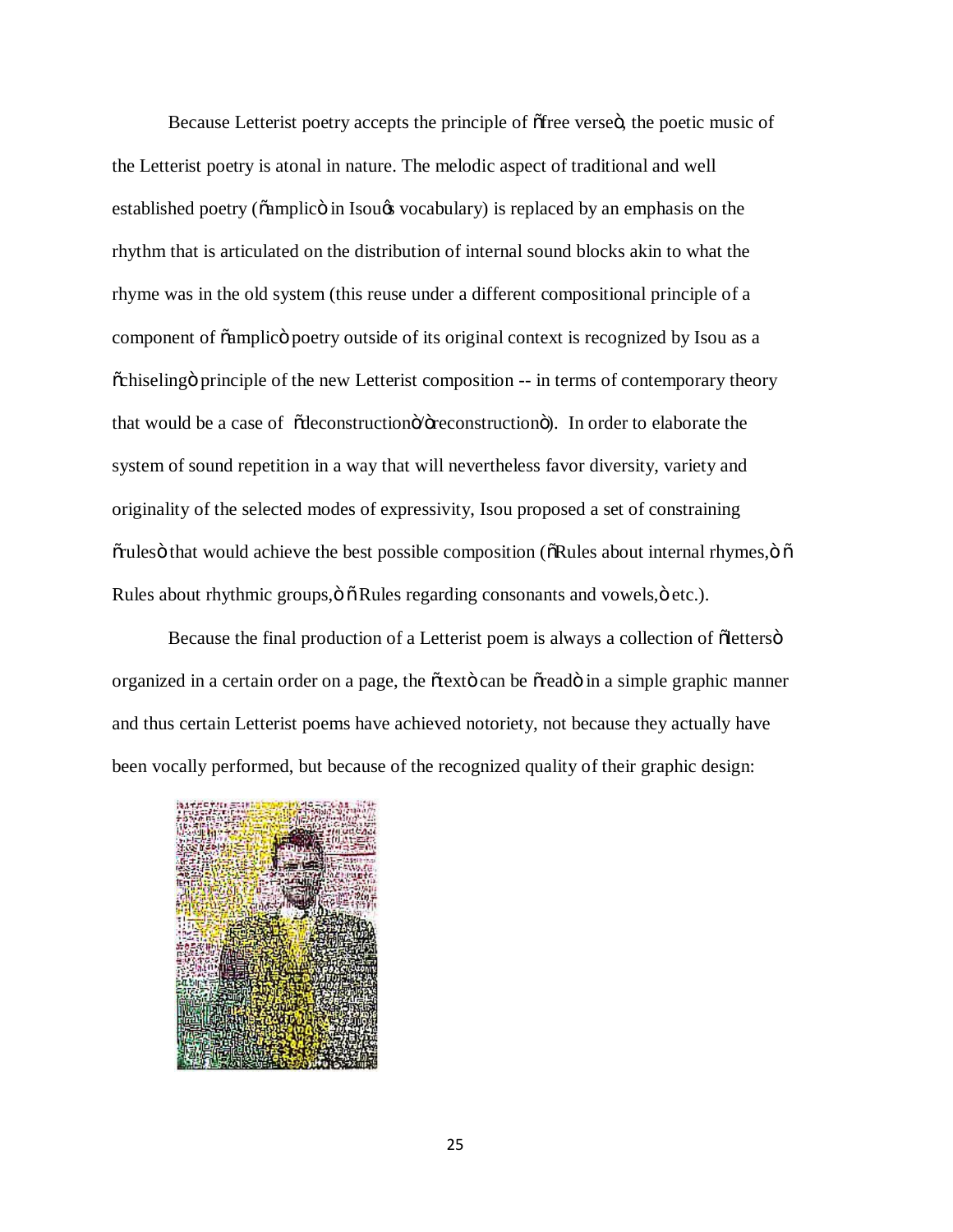Figure 5. Isidore Isou,  $\delta$ Self-portrait », 1952.

In recent years, urban graffiti has often been considered as a dominating form of social and collective Letterist expression and more and more the graphic aspect of Letterism is used as a stylistic system of abstract representation; also, through the New Lettrist International movement,  $\delta$ Hurufismo (the graphic art related to the Arabic alphabet) has been associated with contemporary Letterism.

#### *Experimental cinema*

 It is often considered that the Nouvelle Vague directors such as Godard, Truffaut and Rohmer invented modern French cinema in the late  $50\%$  and early  $60\%$ . It is thus astonishing, now that these  $\tilde{\text{e}}$  experimental and confidential films by Isou and Debord are becoming more accessible, to see that in the early 50 $\alpha$  the revolution and experimentation had already started in French film. In *A bout de souffle***<sup>23</sup>** by Goddard, the walking of Belmondo in the street of Paris, alone or with Jean Seberg, is a moment of film anthology as it shows the commitment of the French New Wave to shoot outside of the studio setting and its indisputable eagerness for capturing the outside world (sounds and sights) in a light style that represents the wandering in the city and the participation in the city life as a daily cinematographic event. It is thus stunning to discover that during the entire first part of Isou's first long-length film, *Traité de bave et d'éternité* (1951), the camera follows Isou as he wanders through the familiar streets of the Parisian Latin Quarter and in particular the Bonaparte street part of the Saint-Germain-des-prés area that was precisely, during these early years of the 50 $\alpha$ , the nervous system of the post war Parisian intellectualism.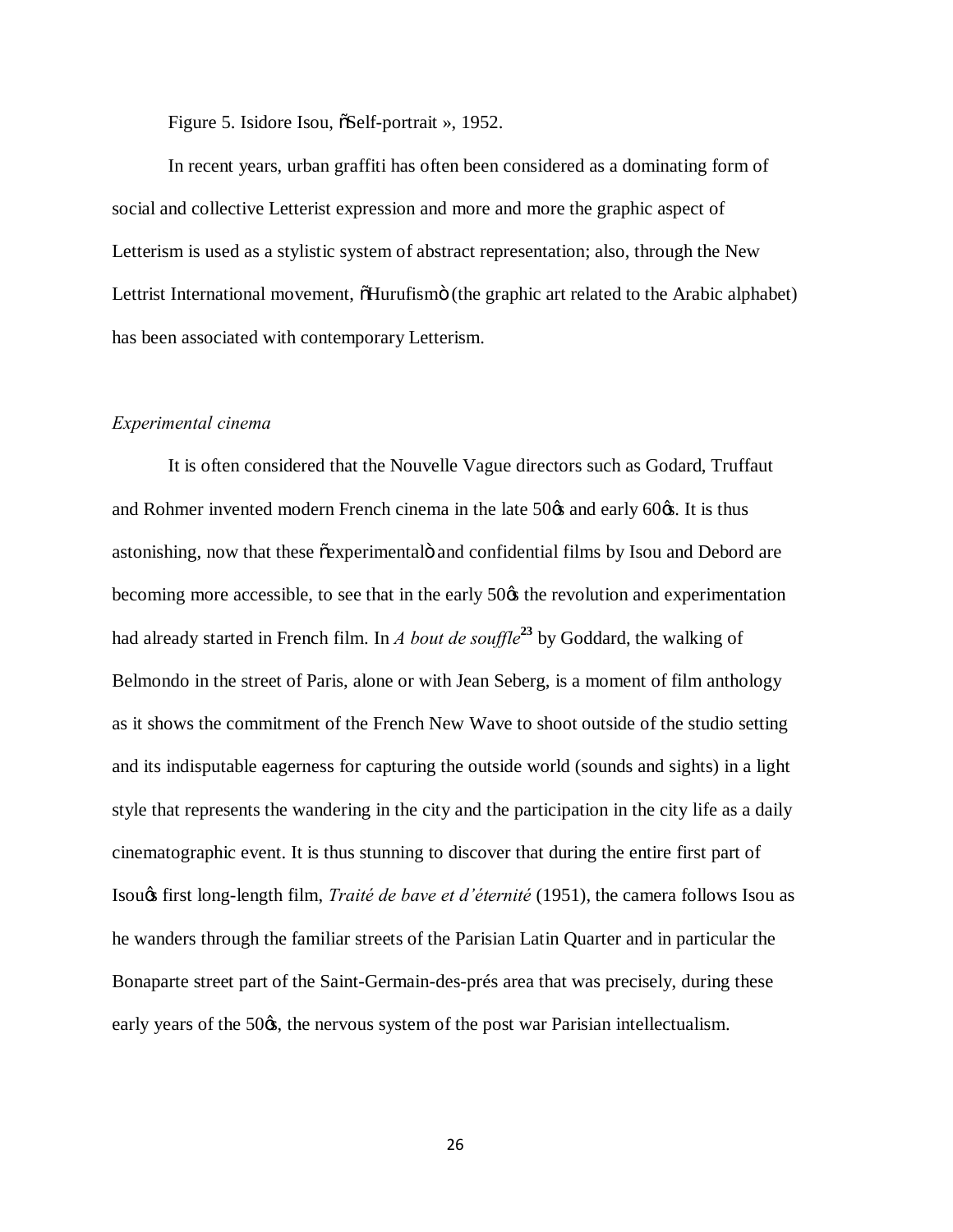

Figure 6. Isou wandering at Saint-Germain-des-prés in *Traité de bave et d'éternité.* 1951.

In the first part of the movie, Isou exposes several of his innovative and creative ideas about cinema, photography, movement, images and the development of a visual culture that he hopes to harness through his  $\tilde{\text{om}}$  eca-estheticism to give his contemporaries  $\delta$ headaches for thinking rather than simply fall victims of casual eye fatigue. And certainly Isou<sub>g</sub> first film is the antinomy of an escapist movie. The film constantly challenges the spectator and through theory and practice imposes a frustrating evaluation of what film and cinema could be as instruments of discovery, as means that would allow access to expressive newness since Isou insists that cinema is there to challenge our passivism, our complacency.

Two concepts deserve particular attention because they are presented here for the first time but they will become ordinary components of the vulgate of experimental films. First, Isou demands the realization of  $\tilde{c}$ discrepanto films, i.e. films in which there is a disconnect between the sound and the image. In this way we will not simply follow the image but we will have to pay (separate 6 and he hopes more intense) attention to the discourse present on the sound track. In fact, the first sequence of the movie is a direct implementation of that principle: while we follow Isou wandering the Paris streets, the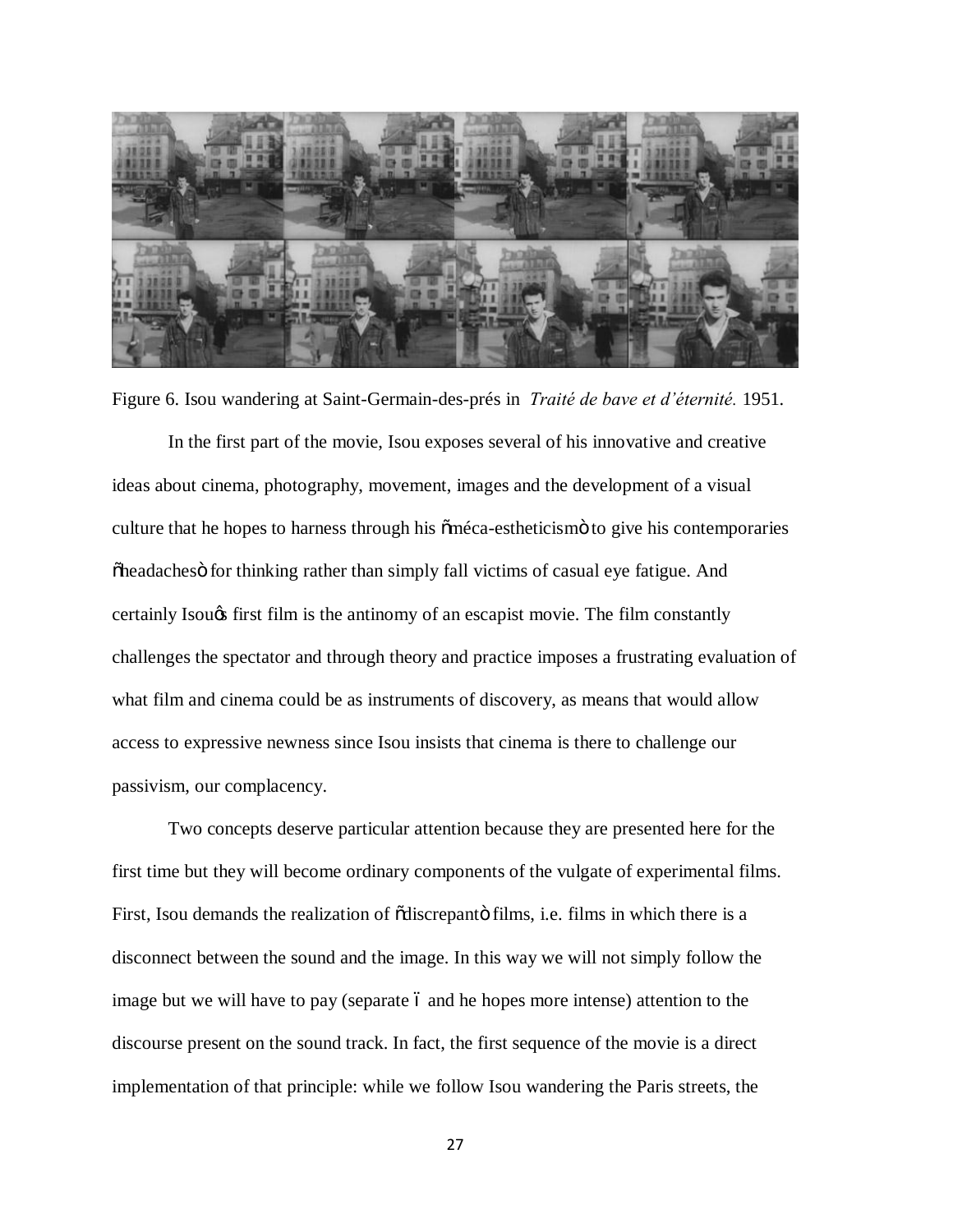sound track transports us to an unruly public meeting of the Letterist group during which Isou exposes his cinematographic ideas to a resisting audience that disrupts his speech, challenge his propositions, insults him, turns his remarks on the vanguard of film and cinema to ridicule. The contrast is powerful because, within the constructionist discrepancy between sound and image, the film is actually performing what the speaker is advocating. The  $\tilde{\text{od}}$  iscrepant is technique will appear in many variations in  $\tilde{\text{ov}}$  is  $\tilde{\text{ov}}$  films of the period including the beginning of *A bout de souffle* when Belmondo is seen driving his  $\delta$ belle américaine on the N6 road and abruptly stops watching the road and turns sideways ninety degrees toward the ( not existing in the film) camera and addresses a few comments directly to the spectators about the necessity of selecting between sea, countryside and mountains, as the best place to take a vacation. In this case, the dialogue has absolutely nothing to do with the action depicted by the images of the film. The second concept proposed by Isou is the necessity to include pre-existing materials in the film (clips of other films, images, etc.) and to simply offer them visually as gratuitous images totally decontextualized from their original source and integrated in an awkward fashion into the new film. This technique will be known as  $\delta$ détournement. $\delta$  As in the case of discrepancy, this second recommendation is widely included in the second part of the film which contains sequences borrowed mostly from newsreels: workers in factories, school, sport events, and several sequences about the French occupation of Indochina. In addition to these two techniques, throughout the film, Isou imposes Letterist recitation (accompanied by a white or black screen and the spectator can see the letters related to the poem appear in a fashion today reminiscent of texts readable on a large screen during public sessions of karaoke). Also, often, the images that come from a  $\ddot{\text{d}}$  détournemento effect have been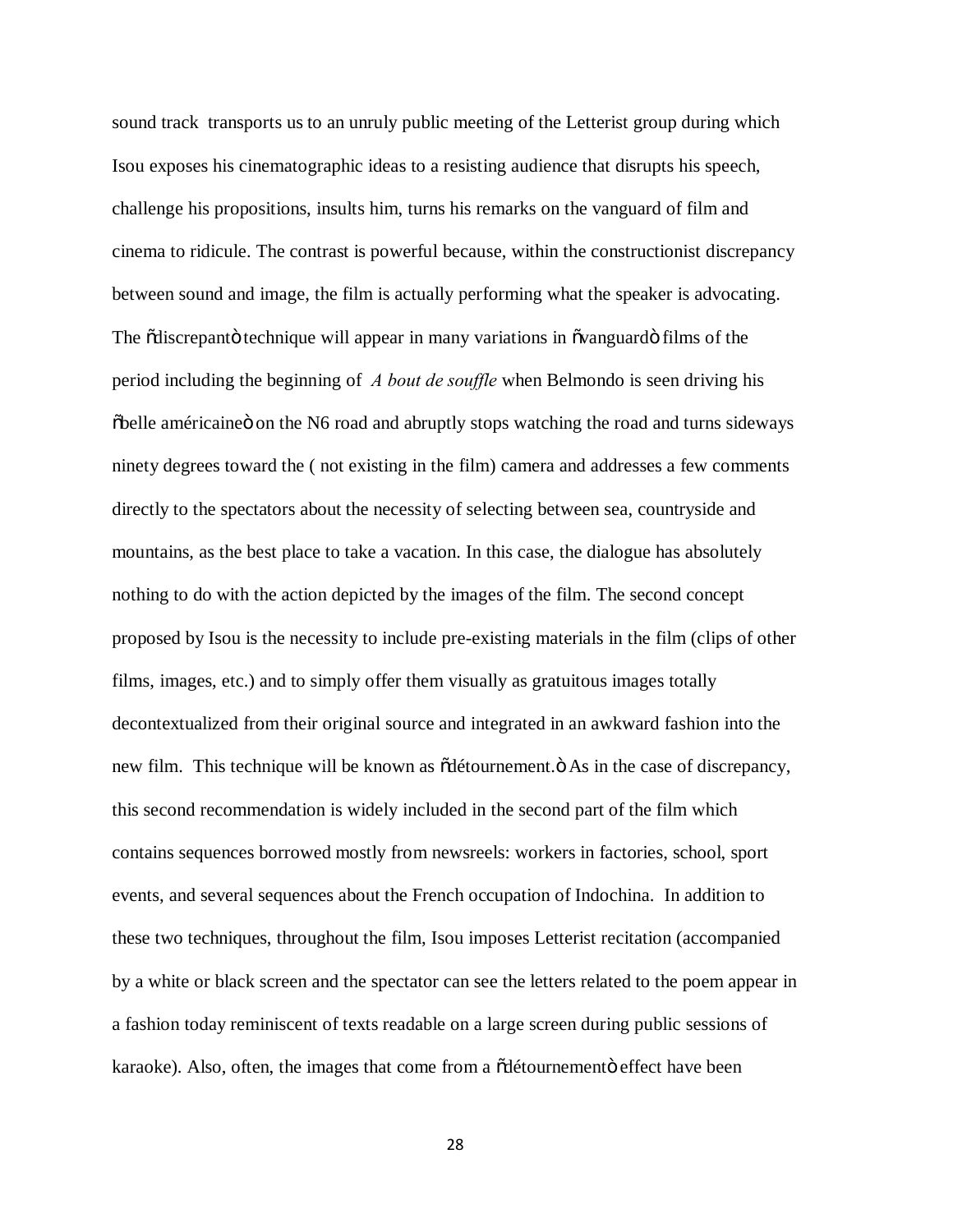physically modified as the film or the still images have been scratched or etched so that letters, numbers and other symbols can appear as moving signs on the screen as the film is presented. These alterations are part of the necessary elevation to newness recommended by Isou as a  $\tilde{\text{o}}$ chiseling  $\tilde{\text{o}}$  of the old to create the new.<sup>24</sup> At the same time these are experiments in visual graphics through which the conventional design of the socially accepted letters becomes something else, a sign in evolution, in transformation.



Figure 7.  $\delta$ Détournemento of a military ceremony in French Indochina and  $\delta$ chiseling of the film stock in *Traité de bave et d'éternité.* 1951.

Many of these cinematographic effects were copied by the other Letterists involved with cinema, in particular, after he joined the Letterist movement, Debord experimented with them in his first film *Hurlements en faveur de Sade* (1952) which exaggerated the black screen of the twelve first minutes of Isou's *Traité de bave et d'éternité* ( it will be extended to most of the duration of his own film with the exception of a burst of light). Debord also uses the principle of the  $\ddot{\text{o}}$ détournementö technique (as his next films included clips borrowed from films made by other directors), but, while Isou gives an esthetic dimension to the process (he uses the existing  $\tilde{\text{o}}$ amplic $\tilde{\text{o}}$  film copia, and deconstructs -- $\tilde{\text{c}}$ chiselsö ó it to produce something new), Debord is giving the process a  $\tilde{\text{c}}$  revolutionaryo economic and social dimension by  $\tilde{\sigma}$  recycling what exists without acknowledging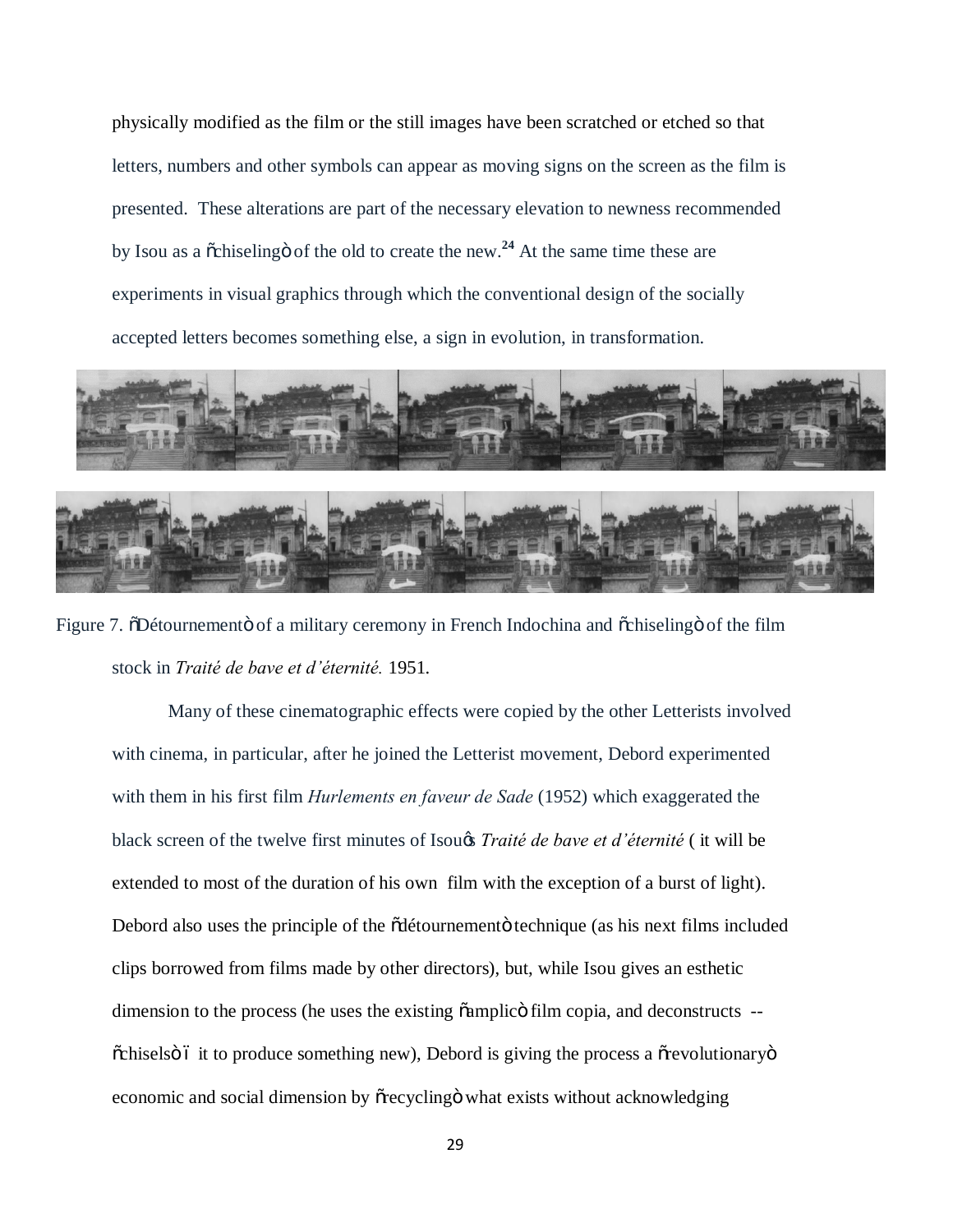previous ownership and rights; things are there to be used, copied, and integrated at will in new constructions without consideration for a possible capitalistic conflict of interest.

# *Plasticity and vision of the upcoming visual turn*

Very early in his Parisian career Isou proclaimed: « In order to create, one has to be situated at the very vanguard of the vanguard of research and of the modern works. $\ddot{\text{o}}^{25}$  As an illustration of his own exceptional intellectual advanced position in the domain of poetry, he proposed this schema of the evolution of French poetry (and thus of the world 's poetry as Isou totally shared the view that Paris was the intellectual capital of the world) for what was then for him the last century (Baudelaire *S Fleurs du mal* were first published in 1857) :



Schèma | : L'évolution spirituelle de la poésie.

Figure 8. French poetic evolution since Baudelaire according to Isou.

In this schema one can recognize Isou $\alpha$  view that literary movements during the history of humanity start with a novator (here Baudelaire is credited with that status) and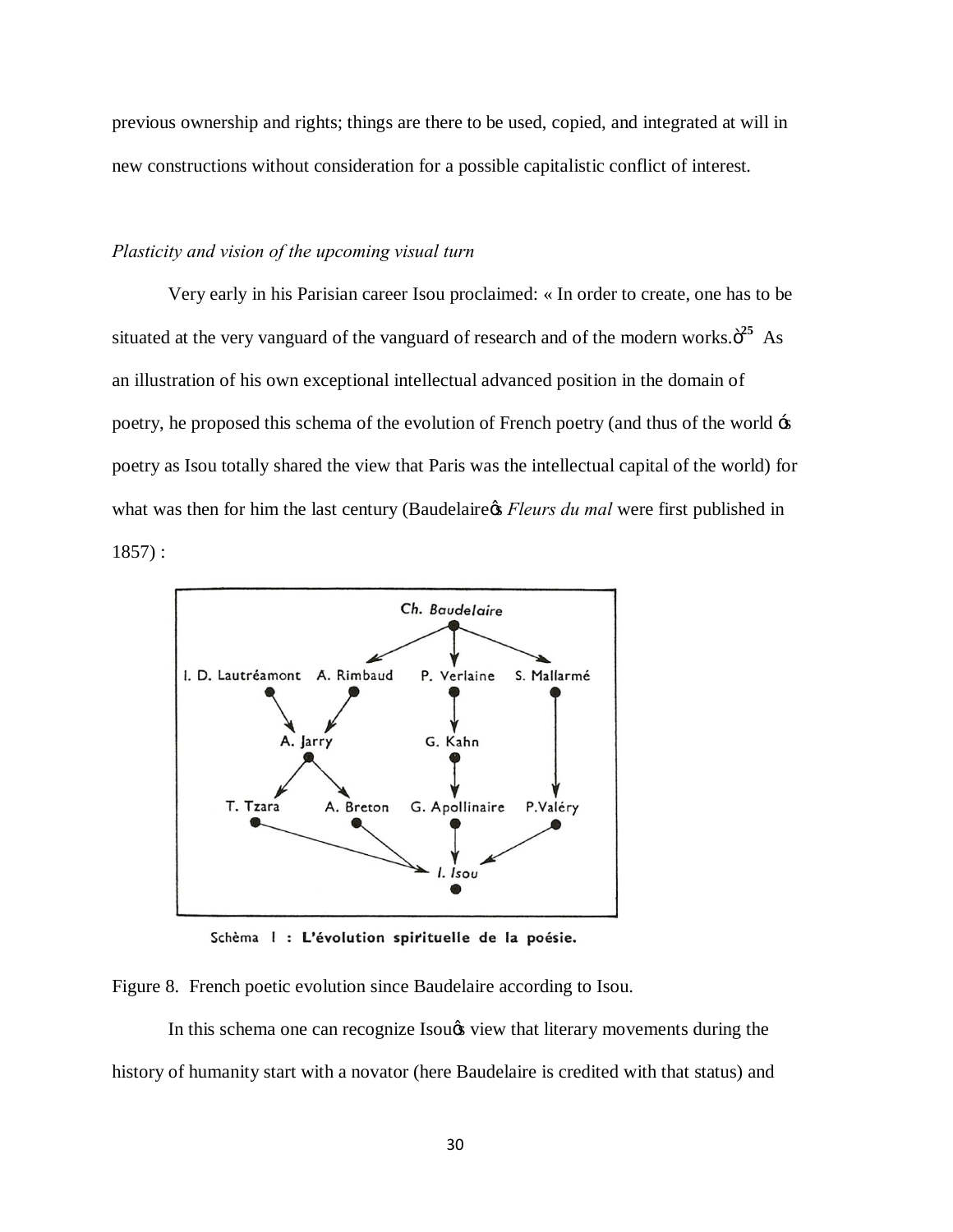then go through a phase of development (the  $\ddot{\text{o}}$ amplic $\ddot{\text{o}}$  period) during which the ideas put forth by the novator are exploited differently and amplified by followers, until the movement has exhausted its capacity to expand and it is necessary for a new novator to intervene and to create the means of the development of a new  $\ddot{\text{o}}$  amplic  $\ddot{\text{o}}$  phase. In this case, Isou designates himself as the novator acting in his capacity as the one placed by nature, fate and destiny at othe vanguard of the vanguard. $\ddot{\text{o}}$  With the benefit of fifty more years to look at the subsequent evolution of the French poetry and the evolution of the theory that has developed, it is appropriate to admit that Isou, in his theoretical writings and in a few of his actual poetic works, had offered certain propositions that are in line with the current reflections of the extreme contemporary creative movement. It is also necessary to acknowledge that this convergence of views exists mostly with no direct influence of Isou on the field and in total ignorance of Isou $\alpha$  theories given his marginal status vis-à-vis French intelligentsia and his lack of recognition by the majority of influential intellectual institutions such as the publishing houses, the media and the university.

 Isou was working and living in a very different world than ours and if, today, there is the possibility to recognize a visionary dimension to his ideas and writings, it is entirely due to his analytical skills and his own individual capacity of understanding. Thus, while it is difficult to consider him as the prophetic novator of things to come in the formulation of poetry, it is not farfetched to include his vision as part of the collection of pertinent ideas that have lead to the current thinking of the vanguard (under its present label of "extreme contemporary") about the status of poetry and its necessary reformulation in this age of the õvisual turn. ö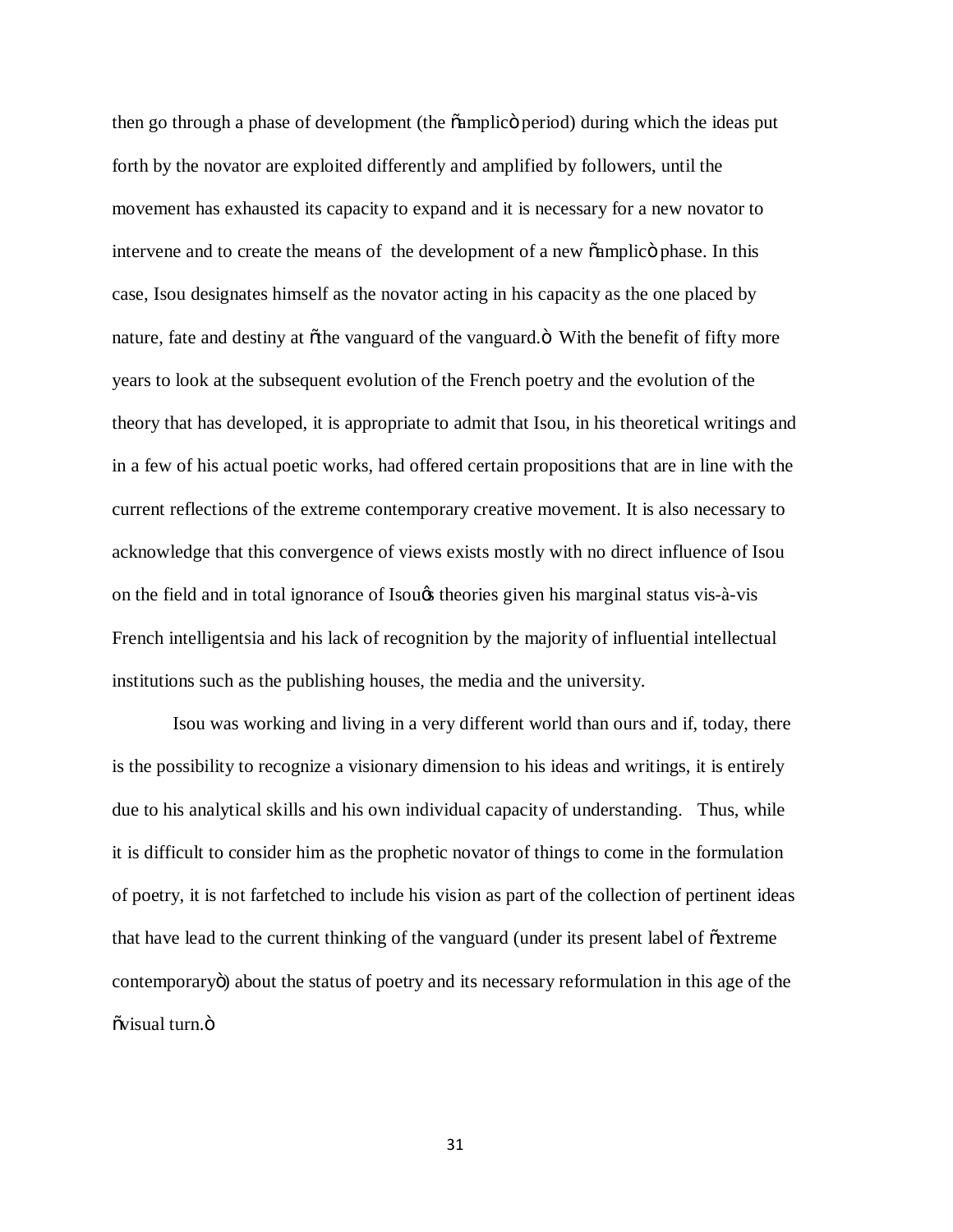Today with images as the ever present representational surroundings of our everyday life, social and esthetical theoreticians consider that our contemporaneity can be defined as a mostly visual symbolic space. While articulated language is still present as a major source of information and knowledge, it is replaced more and more by plastic representations attached to realist or abstract images that become the primary blocks of our memory and that complement each other in a somewhat warehouse system of simple organizational jumble. To shape our perception of the world and its hierarchy of values we no longer rely on the assimilation of discourses or on verbal definitions that included their own rhetorical and argumentative structures of understanding and ethical, social and esthetic commandments. Plasticity is becoming the ephemeral organizational order of our understanding. With the pun intended, it should be recognized that Isou had long perceived the *letter* of that type of future, if not its spirit. The limited universe in which he lived with its daily restrictions on even essential goods imposed by the scarcity of commercial commodities at the end of WWII did not allow him to remotely imagine the state of our daily environment in which the image technology multiplies our sense of plenty. Also, while he was very much a man of the book, we live now, according to contemporary philosophers such as Derrida, in an era that can be defined as the  $\tilde{\text{e}}$  end of the book. $\ddot{\text{o}}$ 

The 1942 Letterist Manifesto offers as primary concept the destruction of the *word* as the main unit of the poetic piece. The poem should not longer be understood as a collection of words, but it becomes a  $\delta$  dettrie,  $\delta$  a collection of letters assembled in a certain order so as to represent the sound patterns that will be performed out loud. Because Isou was writing before the structuralist movement (he provided a few uncomplimentary comments on Barthesø*Le Degré zero de l'écriture*,<sup>26</sup> but the general movement passed him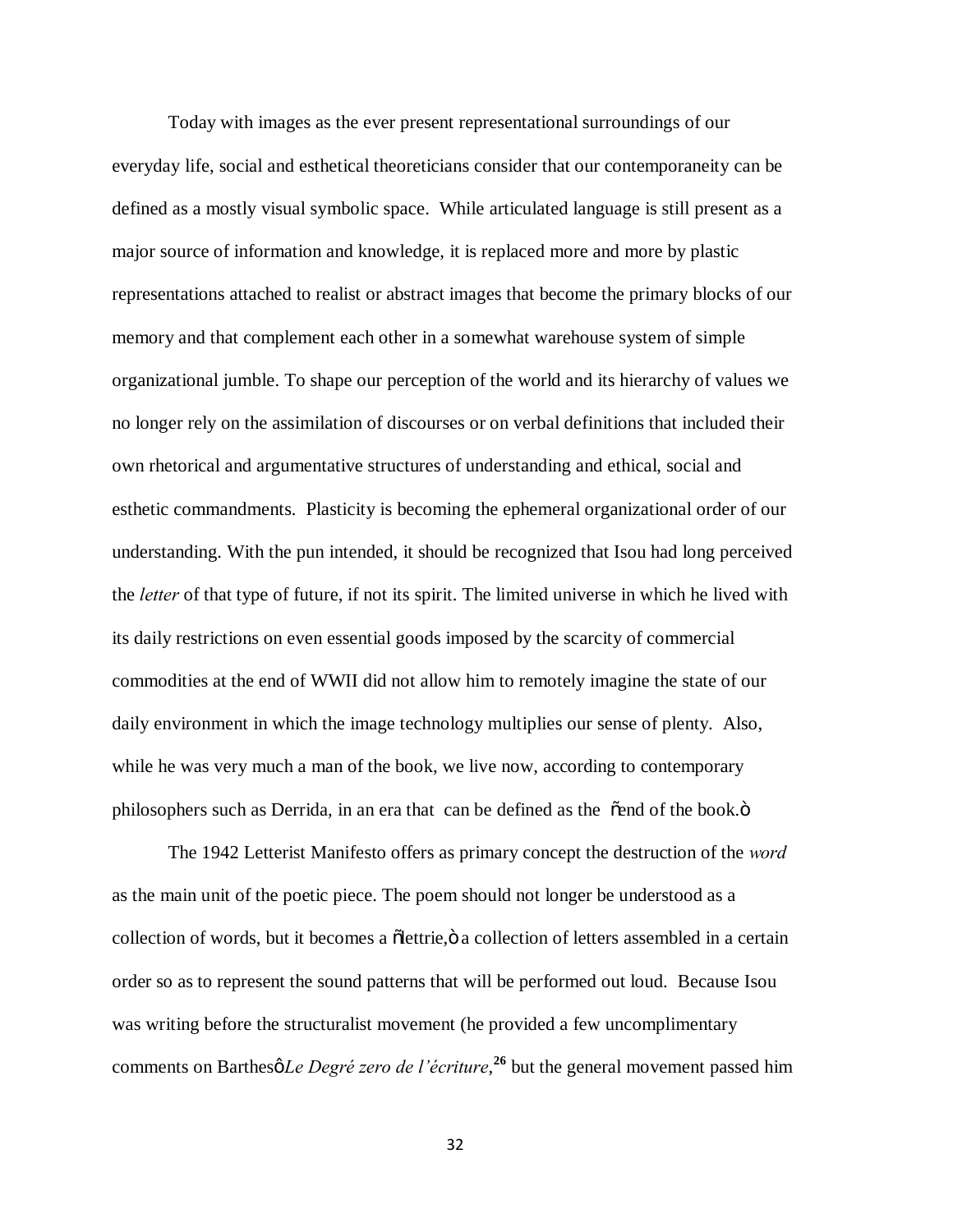by) he had a very non technical use of the term  $\delta$ sign $\ddot{\delta}$  and thus he could not propose that his Letterism was displacing the question of the expression of poetry from the plane of the  $\tilde{\text{e}}$  signified to the  $\tilde{\text{e}}$  signifier,  $\ddot{\text{o}}$  be it graphic (letters) or phonic (the sound system of the performance). Today it is easy to recognize that this systematized and theorized removal of poetry from the universe of signification to the more contemporary world of significance was a decisive step into the future and into what is still our intellectual and esthetic universe. Once Isou had advocated a mode of expression not based on semantics, he understood that it was his responsibility to explore how poetic significance should be produced. His book, *Introduction à une nouvelle poésie et à une nouvelle musique*, probably under the influence of the previous work of Mallarmé and the Symbolists, looked at solutions in the world of music. The day-to-day practice of composing Letterist poems, however, because it forced him to reflect on issues directly related to graphic expressivity, led Isou to the conviction of the importance of poetic graphic plasticity. In other terms, poetry is no longer a question of linguistic or neo-rhetorical established forms (verses, rhyme, fixed forms, word choice, syntactic arrangements, etc.) it becomes a question of physical and material shape. Once, as Isou does, letters are removed from the coercive cognitive structure of the word and from the functionality of language, they become graphical artifacts and simple iconographic *motifs* that can be shaped in many different ways and that can be organized in a multidimensional space. They become commodities of a visual system under the rules governed by esthetic plasticity. While Letterism was conceived as a new poetic movement in which poetry should be heard, its ultimate expansion, and its current contemporaneity is its ability to take place in an overwhelming visual universe that is everywhere to be seen. Isou should be fully credited for his capacity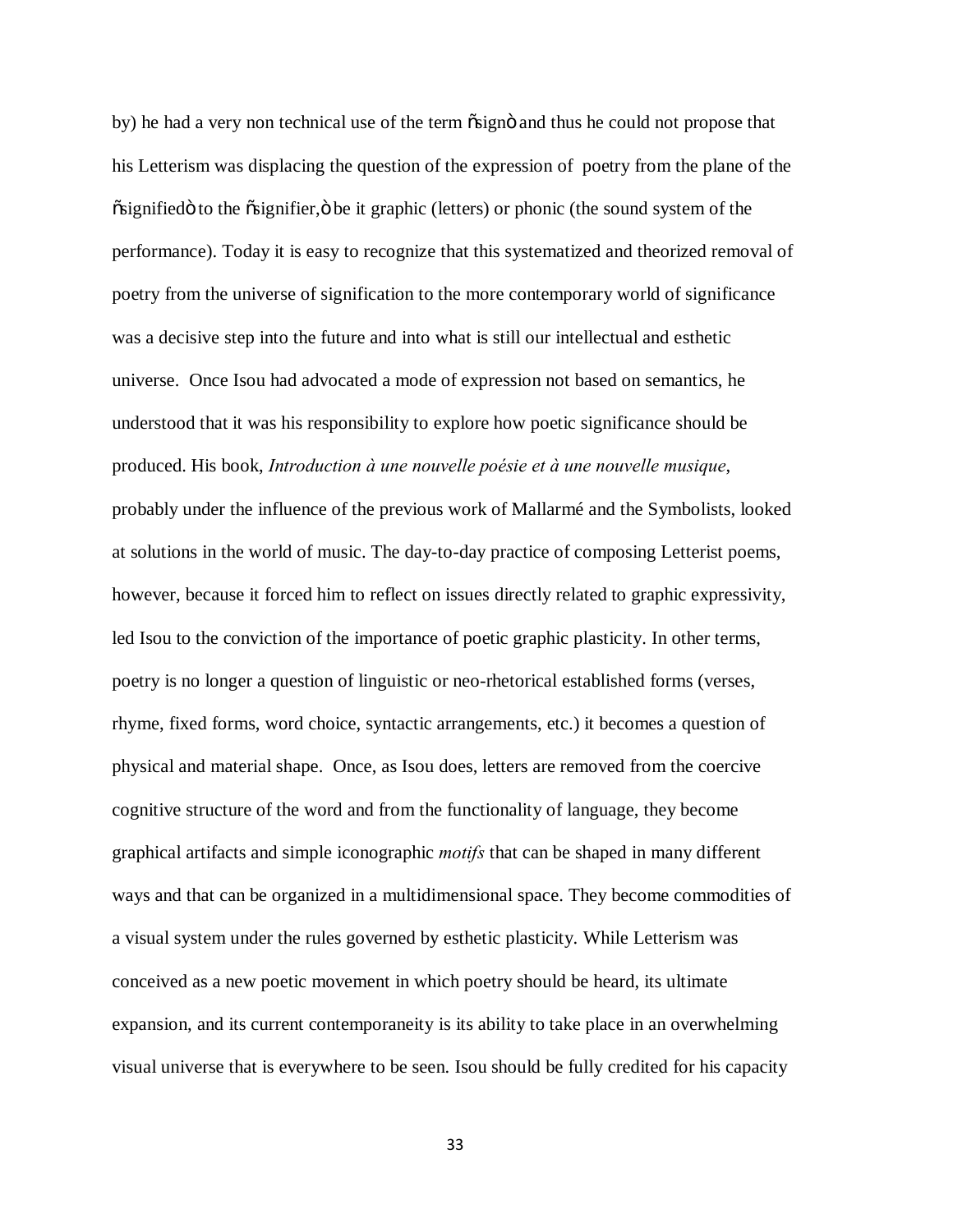to have understood this potential visual dimension of poetry and to have offered preliminary reflections on the nature and function of this dimension; time has proven his comments insightful and still relevant to today to poetics:  $\tilde{\sigma}$  Today poetry, tired of the old format, invents new models (forms). Letterism, by creating a new plastic matter that cannot enter into the old poetic mold, will have, through trials and errors, to develop a new mold.  $\begin{bmatrix} i \\ \end{bmatrix}$  Like the plastician who can rely on so many materials, like the music composer who relies on so many instruments and voices, poetry will collect a new material compound available for its new composition. After the words, letters will lead to new forms.  $\frac{27}{2}$ 

Isou's early understanding of the graphic and visual dimension of future poetic expression will lead, later in his life, to propose a new graphic system that will encompass all forms of esthetic expressiveness. The  $\tilde{\text{em}tagger}$  (métagraphie) first imagined as a phonetico-pictographic way to go beyond the original graphic system solely conceived around the physical shape of the letter as transcription of a sound, will become, for Isou, a  $\tilde{\text{og}}$ lobal system of *écriture* destined to trace and memorize the contours of human experience and knowledge. This last claim remains to be proven, but, as the recent publication of Isou $\alpha$  intellectual sum by the publisher Al Dante demonstrates, fifty years later, after his first Parisian appearance, Isou $\alpha$  work still earns him a place at the very core of the most extreme contemporary Parisian reflections on poetry and symbolic representation.

## **Notes**

1. « People have described Leonardo da Vincios work as an ideal of intellectual totality. However he only left us paintings, in which his contribution his merely a greatest figurative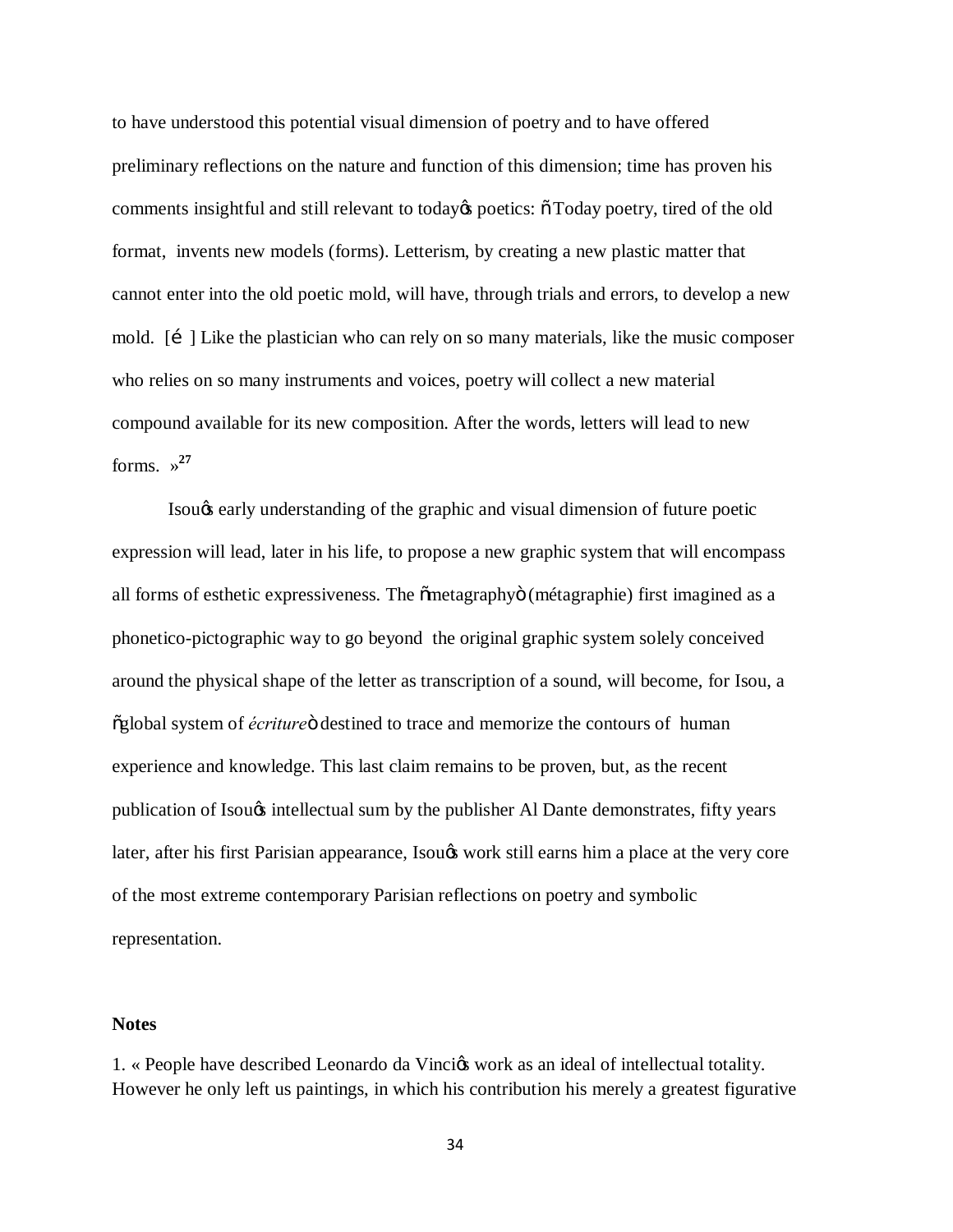capacity  $\begin{bmatrix} i \\ \end{bmatrix}$ . It is only after the death of this famous Renaissance artist that people discovered a throve of non-authenticated notes that were considered  $\begin{bmatrix} i \\ i \end{bmatrix}$  as pertaining to medicine, physics, technology [i]. I believe I have [i] produced more original revelations on more fields than Leonardo da Vinci. » *La Créatique, ou la novatique: 1941- 1976* (Paris: Al Dante, 2003), 1110.

2. Isidore Isou, *Fondements pour la transformation intégrale du théâtre.* (Paris : Bordas, 1953).

- 3. Isidore Isou, *La Créatique, ou la novatique*, op. cit., 20.
- 4. Isidore Isou, *ibid.*, 296.
- 5. Isidore Isou, *Les Journaux des Dieux*. (Paris : Aux escaliers de Lausanne, 1950) n.p.
- 6. Published in *La Termitière*, 8, November 15, 1999.
- 7. Isidore Isou, *L'Agrégation d'un nom et d'un messie* (Paris : Gallimard, 1947).
- 8. Isidore Isou, *Les Pompiers du Nouveau Roman* (*Lettrisme* 17, 1971) 17.
- 9. Isidore Isou, *Les Pompiers du Nouveau Roman* (*Lettrisme* 17, 1971) 18.
- 10. Isidore Isou, *La Créatique, ou la novatique*, op. cit., 209.
- 11. Isidore Isou, *Réflexions sur M. André Breton* (Paris: éditions lettristes, 1948) 21.
- 12. Isidore Isou, *Fondements pour la transformation intégrale du théâtre*, op. cit., 23.
- 13. Isidore Isou, *Fondements pour la transformation intégrale du théâtre,* op. cit., 11.
- 14. Isidore Isou, *Le Soulèvement de la jeunesse* (Paris : Aux escaliers de Lausanne, 1949).
- 15. Isidore Isou, *Réflexions sur M. André Breton,* op. cit., 13.
- 16. Isidore Isou, *Les Pompiers du Nouveau Roman,* op. cit., 34.
- 17. Guy Debord, *La Société du spectacle* (Paris : Champ libre, 1967).

18. Hastings-King, Stephen. *L'Internationale Situationniste, Socialisme ou Barbarie, and the Crisis of the Marxist Imaginary. SubStance* 90 (Volume 28, Number 3), 1999, 26-54.

19. Maurice Lemaître, « Préface-défi de l'éditeur-métagraphe », in Isidore Isou, *Les Journaux des Dieux*, op. cit., n.p.

20. Michel Leiris, *Brisées* (Paris : Gallimard, 1966) 96-100. In his personal diary, Leiris, on March 10, wrote:  $\ddot{\text{o}}$  Plusieurs camouflets ces temps derniers : chahut « lettriste » au